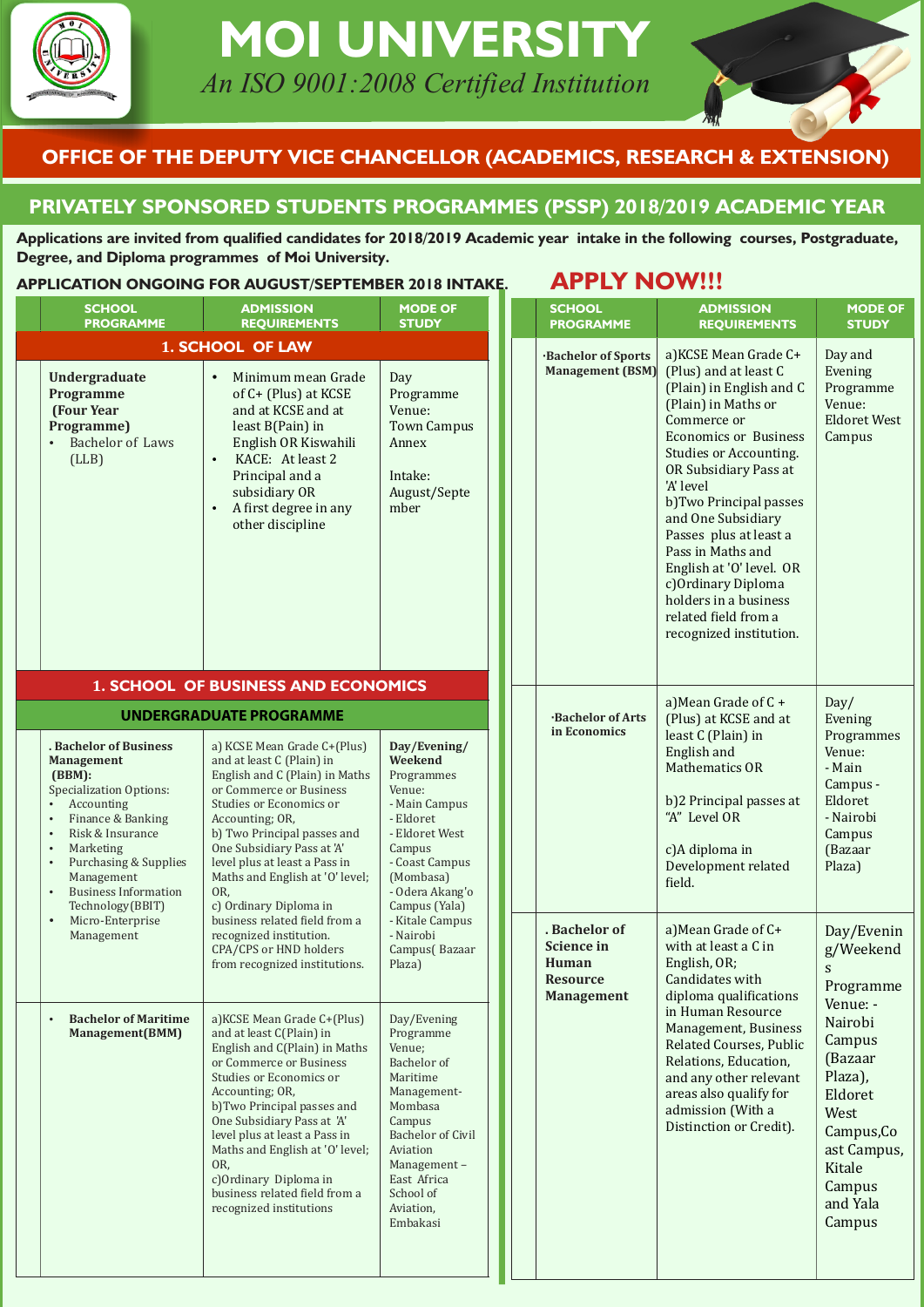

# **MOI UNIVERSITY** An ISO 9001:2008 Certified Institution

## **OFFICE OF THE DEPUTY VICE CHANCELLOR (ACADEMICS, RESEARCH & EXTENSION)**

## **PRIVATELY SPONSORED STUDENTS PROGRAMMES (PSSP) 2018/2019 ACADEMIC YEAR**

# INTAKE: AUGUST/SEPTEMBER 2018

| <b>SCHOOL</b>                             | <b>ADMISSION</b><br><b>REQUIREMENTS</b>                                                                                                                                                                                                                                                                                                                                                                                         | <b>PROGRAMME</b>                                        | <b>MODE OF</b><br><b>STUDY</b>                                                                                                                                          |  |                                                                                                                                                                                                                                                                         | <b>POSTGRADUATE DIPLOMA</b>                                                                                                                                                                                                                                                                                                                 |                                                                                                                                                   |
|-------------------------------------------|---------------------------------------------------------------------------------------------------------------------------------------------------------------------------------------------------------------------------------------------------------------------------------------------------------------------------------------------------------------------------------------------------------------------------------|---------------------------------------------------------|-------------------------------------------------------------------------------------------------------------------------------------------------------------------------|--|-------------------------------------------------------------------------------------------------------------------------------------------------------------------------------------------------------------------------------------------------------------------------|---------------------------------------------------------------------------------------------------------------------------------------------------------------------------------------------------------------------------------------------------------------------------------------------------------------------------------------------|---------------------------------------------------------------------------------------------------------------------------------------------------|
| in Strategic<br><b>Management</b>         | a) Mean Grade of C+ with at<br>least a C in English, OR;<br>Candidates with diploma<br>qualifications in Strategic<br>Management, Human<br>Resource Management,<br><b>Business Related Courses</b><br>and any other relevant<br>areas also qualify for<br>admission (With a<br>Distinction or Credit).                                                                                                                          | <b>Bachelor of Science</b>                              | Day/Evening/<br>Weekends<br>Programme<br>Venue: -<br>Nairobi<br>Campus-<br>Bazaar Plaza,<br><b>Eldoret West</b><br>Campus,<br><b>Coast Campus</b><br>, Kitale<br>campus |  | <b>Post Graduate</b><br>Diploma in<br><b>Financial</b><br><b>Management</b>                                                                                                                                                                                             | A first degree in<br>Economics,<br><b>Business</b><br>Management,<br>Commerce,<br><b>Business</b><br>Administration<br>from Moi<br>University or any<br>other accredited<br>university<br>recognised by Moi<br><b>University Senate</b>                                                                                                     | Evening<br>Programmes<br>Venue:<br>- Kenya<br>School of<br>Monetary<br>Studies,<br>Nairobi.<br>- Nairobi<br>Campus<br>(Bazaar<br>Plaza)           |
| . Bachelor of<br><b>Science in</b>        | a) Mean Grade of C+ with at<br>least C in Mathematics, a C                                                                                                                                                                                                                                                                                                                                                                      |                                                         | Day/Evening/<br>Weekends                                                                                                                                                |  |                                                                                                                                                                                                                                                                         | <b>MASTERS PROGRAMMES (Two Year Programme)</b>                                                                                                                                                                                                                                                                                              |                                                                                                                                                   |
|                                           | in English and a C in<br>Business Studies, OR;<br>b) Candidates with<br>diploma qualifications in<br>Entrepreneurship,<br><b>Business Related Courses</b><br>and any other relevant<br>areas also qualify for<br>admission (With a<br>Distinction or Credit), OR;<br>c)Second Division with a<br>pass in mathematics and<br>English at O-level, OR;<br>d) At least 1 principal pass<br>and 2 subsidiaries at A<br>level         | Entrepreneurship                                        | Programme<br>Venue: -<br>Nairobi<br>Campus-<br>Bazaar Plaza,<br><b>Eldoret West</b><br>Campus,<br>Coast<br>Campus,<br>Kitale campus                                     |  | . Master of Arts in<br><b>International</b><br><b>Economics and</b><br><b>Trade</b><br>. Masters of Arts in<br><b>Economics</b>                                                                                                                                         | <b>Holders of First</b><br><b>Class or Second</b><br>Class Honours<br><b>Upper Division</b><br>Degree in<br>Economics,<br>Agricultural<br>Economics or any<br>other relevant<br><b>Economics related</b><br>undergraduate<br>degree of Moi<br>University or an<br>accredited<br>University<br>recognized by Moi<br><b>University Senate</b> | Day/Evening<br>Programme<br>Venue:<br>--Eldoret<br><b>Town Campus</b><br>- Nairobi<br>Campus-<br>Bazaar Plaza                                     |
| $\bullet$<br><b>Science in</b><br>Project | a) Mean Grade of C+ with at<br>least a C in English, and C<br>in Mathematics or Business<br>Studies, OR;<br>b)Diploma in Project<br>Planning and Management,<br>Business related courses or<br>Diploma in any other<br>disciple from a recognized<br>institution, OR;<br>c) Second Division with a<br>pass in mathematics and<br>English at O-level, OR;<br>At least 1<br>d)<br>principal pass and 2<br>subsidiaries at A level | <b>Bachelor of</b><br><b>Planning and</b><br>Management | Day/Evening/<br>Weekends<br>Programme<br>Venue: -<br>Nairobi<br>Campus -<br>Bazaar Plaza,<br><b>Eldoret West</b><br>Campus,<br>Coast<br>Campus,<br>Kitale<br>Campus     |  | Masters of Business<br>Administration<br>(MBA)<br>(Specialization<br>Options)<br>-Strategic<br>Management<br>Finance<br>-Entrepreneurship<br>-Aviation Management<br>-Accounting<br>-Auditing and Forensic<br>Accounting<br>-Risk and Insurance<br>-Business Leadership | a) Applicants must<br>have a working<br>experience of at<br>least five (5) years<br>at management<br>level, PLUS A first<br>degree in any<br>discipline from a<br>recognized<br>University OR<br>b)A Holder of<br>CPA(K)/CPS(K)<br>certificate or the<br>equivalent OR<br>c)Higher National<br>Diploma in<br><b>Business Studies</b>        | Weekend/Eve<br>ning<br>Programme<br>Venue:<br>-Eldoret<br>Town<br>Campus(Hosp<br>ice)<br>- Nairobi<br>Campus-<br>Bazaar Plaza<br>-Coast<br>campus |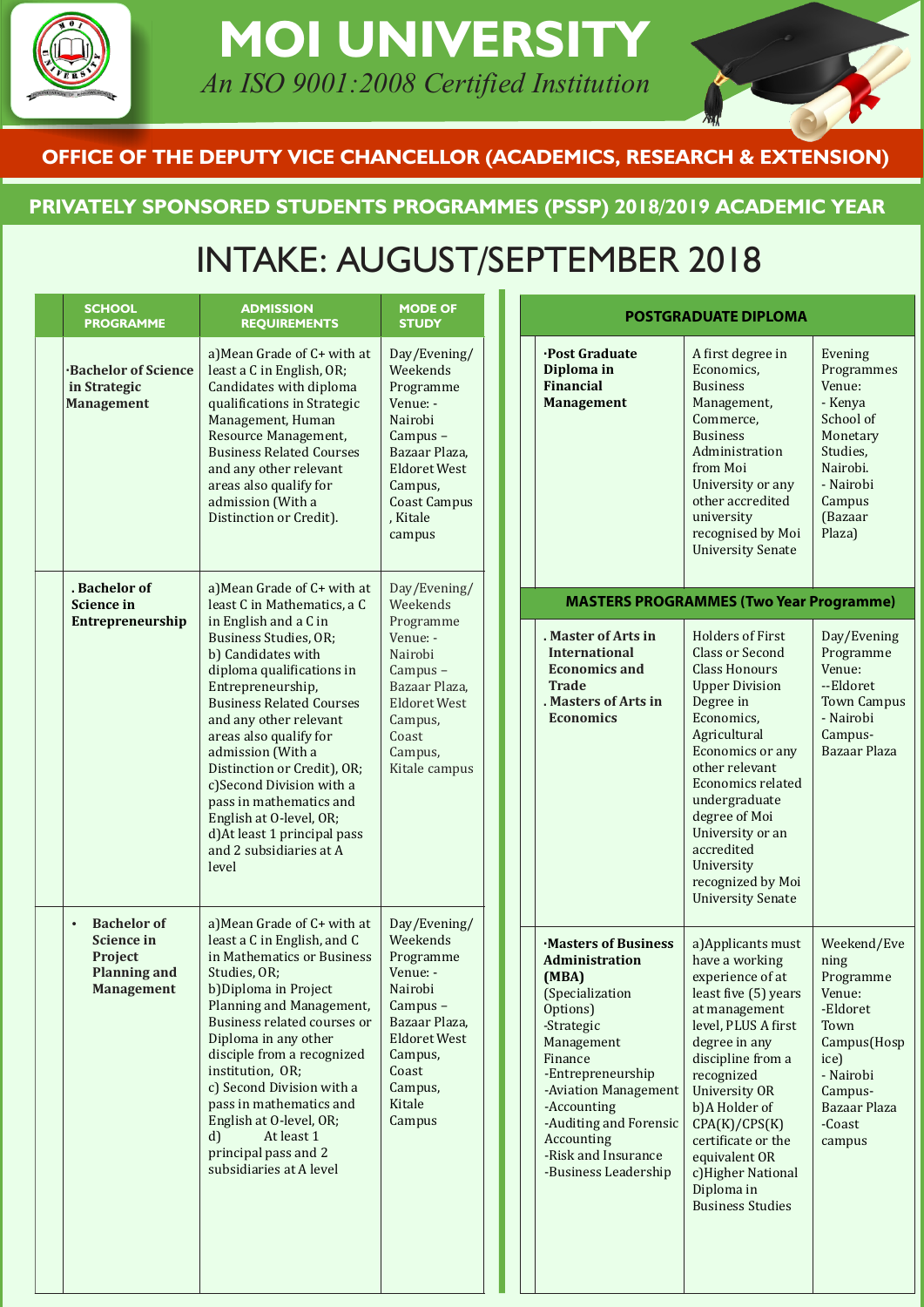| <b>SCHOOL</b><br><b>PROGRAMME</b>                                                                                  | <b>ADMISSION</b><br><b>REQUIREMENTS</b>                                                                                                                                                                                                                                                                                                                                                                                                                                         | <b>MODE OF</b><br><b>STUDY</b>                                                                                                                        |  | ·Master of Science in<br><b>Project Planning and</b>         | a) Applicants<br>should hold at<br>least                                                                                                                                                                                                                                                                 | Day/Evening/<br>Weekends<br>Programme                                                                                                                                                             |
|--------------------------------------------------------------------------------------------------------------------|---------------------------------------------------------------------------------------------------------------------------------------------------------------------------------------------------------------------------------------------------------------------------------------------------------------------------------------------------------------------------------------------------------------------------------------------------------------------------------|-------------------------------------------------------------------------------------------------------------------------------------------------------|--|--------------------------------------------------------------|----------------------------------------------------------------------------------------------------------------------------------------------------------------------------------------------------------------------------------------------------------------------------------------------------------|---------------------------------------------------------------------------------------------------------------------------------------------------------------------------------------------------|
| <b>Masters in Banking</b><br>& Finance                                                                             | a) Holders of First Class<br><b>Honours Upper Division</b><br>Degree of Moi University or<br>an accredited University<br>recognized by Moi<br><b>University Senate as</b><br>equivalent to 1st and 2nd<br>Class honours of Moi<br>University                                                                                                                                                                                                                                    | Weekend/Eve<br>ning<br>Programme<br>Venue:<br>-Kenya School<br>of Monetary<br>Studies-Nbi<br>- Nairobi<br>Campus-<br>Bazaar Plaza<br>- Town<br>campus |  | <b>Management</b>                                            | Undergraduate<br>degree with 2nd<br>class honors upper<br>divisions in any<br>relevant degree.<br>b) Applicants with<br>2nd class honors<br>lower division with<br>two years of<br>experience may be<br>considered<br>Postgraduate<br>Diploma in                                                         | Venue: -<br>Nairobi<br>Campus-<br>Bazaar Plaza,<br><b>Eldoret West</b><br>Campus, Coast<br>Campus.                                                                                                |
| Masters of<br><b>Science in</b><br><b>Logistics and</b><br><b>Supplies</b><br><b>Management</b><br>(Specialization | a.) Holders of First Class or<br><b>Second Class Honours</b><br><b>Upper Division Degree in</b><br>Business, Economics,<br>Administration or<br><b>Commerce from Moi</b>                                                                                                                                                                                                                                                                                                        | Weekend<br>/Evening<br>Programme<br>Venue:-<br>Eldoret<br>Hospice-Opp.                                                                                |  |                                                              | Entrepreneurship,<br><b>Project Planning</b><br>and Management<br>or any other<br>related field.                                                                                                                                                                                                         |                                                                                                                                                                                                   |
| Options)<br>Logistics<br>$\bullet$                                                                                 | University or an accredited<br>University recognized by                                                                                                                                                                                                                                                                                                                                                                                                                         | Eldoret Club-<br>Nairobi                                                                                                                              |  |                                                              | <b>DOCTOR OF PHILOSOPHY PROGRAMMES</b>                                                                                                                                                                                                                                                                   |                                                                                                                                                                                                   |
| Management<br>Purchasing and<br>$\bullet$<br>Supplies<br>Management                                                | Moi University Senate OR<br>b.) A first degree in any<br>business related discipline<br>from a recognized<br>University with lower<br>second with 2 years<br>working experience OR<br>c.) A first degree in any<br>discipline from a<br>recognized University with<br>lower second with a<br>diploma in business<br>studies OR<br>d.) A first degree in any<br>discipline from a<br>recognized University with<br>lower second with<br>three(3) years managerial<br>experience. | Campus -<br>Bazaar Plaza-<br>Mombasa<br>Campus                                                                                                        |  | ·Ph.D in Business<br><b>Management</b><br>·Ph.D in Economics | a)Holder of<br>Masters Degree of<br>Moi University or<br>any other<br>accredited<br>University<br>recognized by Moi<br><b>University Senate</b><br>as equivalent to a<br><b>Masters Degree</b><br>b)The Masters<br>Degree should be<br>from a related field<br>of study to the<br>Ph.D Programme         | Day/Evening/<br>Weekend<br>Programmes<br>Venue:<br>- Eldoret<br>Hospice - Opp.<br><b>Eldoret Club</b><br>- Nairobi<br>Campus-<br>Bazaar Plaza<br>(Ph.D.<br><b>Business</b><br>Management<br>Only) |
| <b>Master of Science</b><br>in<br>Entrepreneurship<br><b>Studies</b>                                               | a) Applicants should hold at<br>least Undergraduate<br>degree with 2nd class<br>honors upper division in<br>any relevant degree.<br>b) Applicants with 2nd<br>class honors lower division<br>with two years of<br>experience may be<br>considered<br>Postgraduate Diploma in<br>Entrepreneurship, Project<br><b>Planning and Management</b><br>or any other related field.                                                                                                      | Day/Evening/<br>Weekends<br>Programme<br>Venue: -<br>Nairobi<br>Campus-<br>Bazaar Plaza,<br><b>Eldoret West</b><br>Campus,<br>Coast<br>Campus.        |  | ·Ph.D Human<br><b>Resource</b><br><b>Development</b>         | Candidates must<br>be holders of a<br>relevant Masters<br>degree of Moi<br>University, or from<br>institutions<br>recognized by Moi<br>University Senate,<br>in Human<br>Resource<br>Management<br>related fields.<br>Public service<br>experience in<br>related fields will<br>be an added<br>advantage | Day/Evening/<br>Weekends<br>Programme<br>Venue: -<br>Nairobi<br>Campus-<br>Bazaar Plaza,<br><b>Eldoret West</b><br>Campus<br>/town campus<br>and Coast<br>Campus                                  |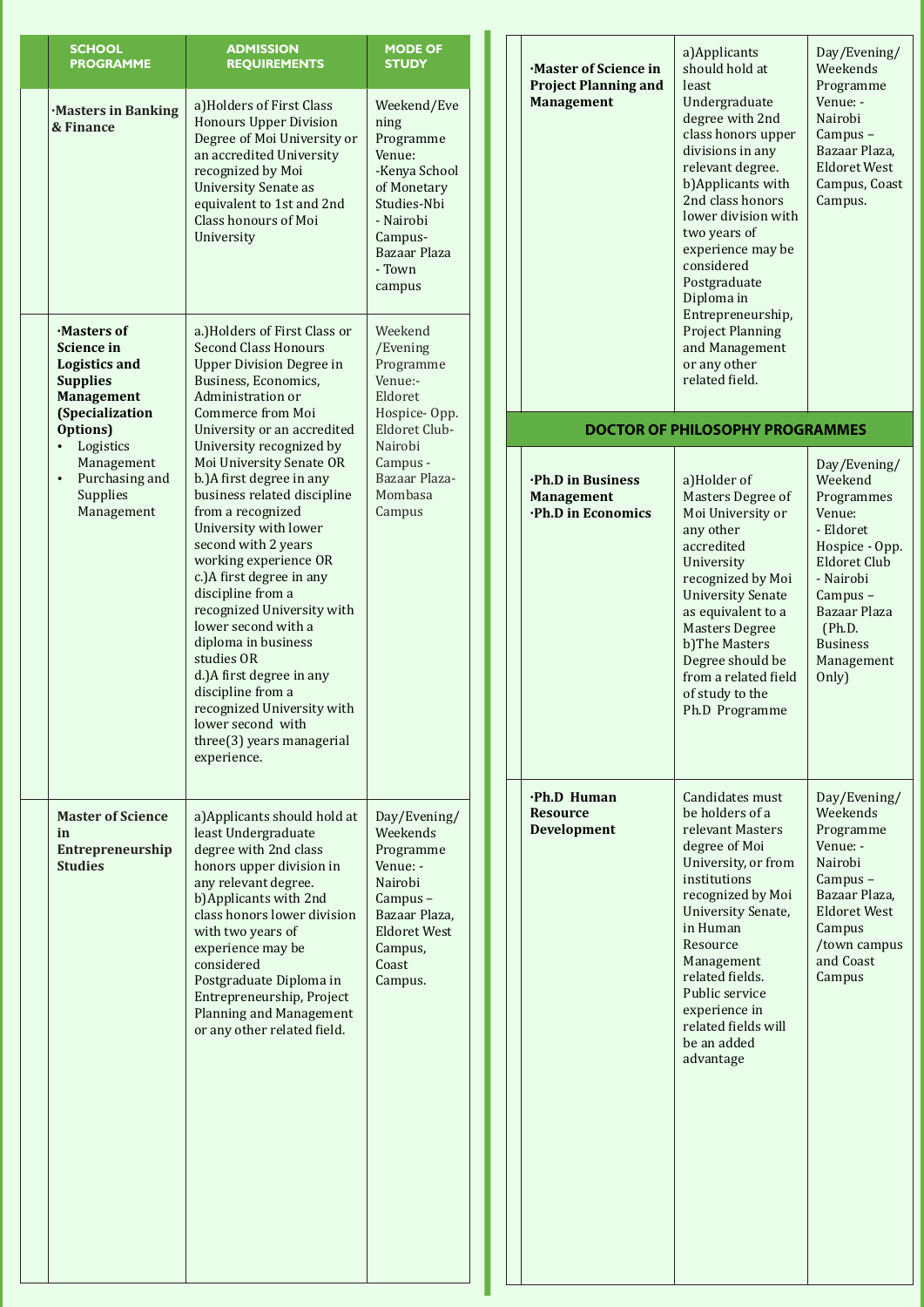| <b>SCHOOL</b><br><b>PROGRAMME</b>                                                                                                | <b>ADMISSION</b><br><b>REQUIREMENTS</b>                                                                                                                                                                                                                                                      | <b>MODE OF</b><br><b>STUDY</b>                                                                                                                                                                                    | · Diploma in<br>Entrepreneurship                                                                                                                                                                                                                             | Mean Grade of C-<br>(minus) at KCSE or                                                                                                                                                                                                          | Day/Evening/<br>Weekends                                                                                                                                     |
|----------------------------------------------------------------------------------------------------------------------------------|----------------------------------------------------------------------------------------------------------------------------------------------------------------------------------------------------------------------------------------------------------------------------------------------|-------------------------------------------------------------------------------------------------------------------------------------------------------------------------------------------------------------------|--------------------------------------------------------------------------------------------------------------------------------------------------------------------------------------------------------------------------------------------------------------|-------------------------------------------------------------------------------------------------------------------------------------------------------------------------------------------------------------------------------------------------|--------------------------------------------------------------------------------------------------------------------------------------------------------------|
| $\cdot$ Ph.D<br>Entrepreneurship<br><b>Studies</b>                                                                               | Candidates must be<br>holders of a relevant<br>Masters degree of Moi<br>University, or from<br>institutions recognized by<br>Moi University Senate, in<br><b>Entrepreneurship Studies</b><br>related fields. Public<br>service experience in<br>related fields will be an<br>added advantage | Day/Evening/<br>Weekends<br>Programme<br>Venue: -<br>Nairobi<br>Campus-<br>Bazaar Plaza,<br><b>Eldoret West</b><br>Campus and<br><b>Coast Campus</b>                                                              | <b>Studies</b>                                                                                                                                                                                                                                               | its equivalent with<br>a C-(minus) in<br>mathematics,<br>English and<br>business studies.                                                                                                                                                       | Programme<br>Venue: -<br>Nairobi<br>Campus-<br>Bazaar Plaza,<br><b>Eldoret West</b><br>Campus, Coast<br>Campus.                                              |
|                                                                                                                                  |                                                                                                                                                                                                                                                                                              |                                                                                                                                                                                                                   | · Diploma in Project<br><b>Planning and</b>                                                                                                                                                                                                                  | Mean Grade of C-<br>(minus) at KCSE or                                                                                                                                                                                                          | Day/Evening/<br>Weekends                                                                                                                                     |
|                                                                                                                                  | <b>DIPLOMA PROGRAMMES</b>                                                                                                                                                                                                                                                                    |                                                                                                                                                                                                                   | <b>Management</b>                                                                                                                                                                                                                                            | its equivalent with<br>a C-(minus) in                                                                                                                                                                                                           | Programme<br>Venue: -                                                                                                                                        |
| ·Diploma in<br><b>Business</b><br><b>Management</b><br>·Diploma in<br><b>Economics</b><br>Diploma in Sports<br><b>Management</b> | a) Minimum grade of C-<br>(Minus) at KCSE, with at<br>least C-(Minus) in English<br>/Kiswahili, D+ in<br><b>Mathematics or Accounting</b><br>or Commerce or<br><b>Economics or Business</b><br>Studies, OR                                                                                   | Day/Evening/<br>Weekend<br>Programmes<br>Venue:<br>- Main Campus<br>- Kitale<br>Campus<br>- Odera<br>Akang'o                                                                                                      |                                                                                                                                                                                                                                                              | mathematics,<br>English and<br>business studies.                                                                                                                                                                                                | Nairobi<br>Campus-<br>Bazaar Plaza,<br><b>Eldoret West</b><br>Campus, Coast<br>Campus and<br>kitale campus                                                   |
|                                                                                                                                  | b)"A" Level Qualification<br>with at least a subsidiary                                                                                                                                                                                                                                      | Campus<br>- Coast Campus                                                                                                                                                                                          |                                                                                                                                                                                                                                                              | <b>4. SCHOOL OF EDUCATION</b>                                                                                                                                                                                                                   |                                                                                                                                                              |
|                                                                                                                                  | - Town<br>pass OR<br>Campus,<br>c) Any other Certificate<br>Eldoret<br>awarded by an institution<br>- Nairobi<br>recognized by Moi<br>Campus,<br><b>University Senate</b><br>Bazaar Plaza                                                                                                    |                                                                                                                                                                                                                   |                                                                                                                                                                                                                                                              | <b>UNDERGRADUATE PROGRAMMES</b>                                                                                                                                                                                                                 |                                                                                                                                                              |
|                                                                                                                                  |                                                                                                                                                                                                                                                                                              | · Bachelor of<br><b>Education (Arts)</b><br>$(4 \text{ years})$                                                                                                                                                   | a) Minimum Mean<br>Grade of C+ at<br><b>KCSE</b> and a Mean<br>grade of C+ and<br>above in teaching<br>subjects with<br>atleast D+ in<br>Maths and C plain<br>in English<br>b)A Diploma<br>holder in<br><b>Education from a</b><br>recognized<br>institution | Full<br>Time/School<br><b>Based</b><br>Venues:<br>- Eldoret West<br>Campus, Kitale<br>Campus, Odera<br>Akang'o - Yala,<br><b>Coast Campus</b>                                                                                                   |                                                                                                                                                              |
| · Diploma In<br><b>Human Resource</b><br><b>Management</b>                                                                       | Mean Grade of C-(minus)<br>at KCSE or its equivalent<br>with a C- Minus in<br>Geography, History and<br><b>Business Studies</b>                                                                                                                                                              | Day/Evening/<br>Weekends<br>Programme<br>Venue: -<br>Nairobi<br>Campus<br>(Bazaar Plaza),<br><b>Eldoret West</b><br>Campus, Coast<br>Campus, Kitale<br>Campus and<br>Yala Campus<br><b>INTAKE</b><br>January, May | <b>Bachelor of</b><br><b>Education</b><br>(Science) - (4 years)<br><b>Bachelor of</b><br><b>Education</b><br>(Technology<br>Education) - (4<br>years)                                                                                                        | a) Minimum Mean<br>Grade of C+ and<br>above at KCSE and<br>a Mean grade of<br>$C+$ and above in<br>teaching subjects,<br>with atleast<br>C(Plain) in Maths<br>b) A Diploma<br>holder in<br><b>Education from a</b><br>recognized<br>institution | <b>Full Time</b><br>Programme<br>Venue: Main<br>Campus -<br>Eldoret<br>Intake<br>Aug/<br>September<br><b>Full Time</b><br>Venue: Main<br>Campus              |
|                                                                                                                                  |                                                                                                                                                                                                                                                                                              | and September                                                                                                                                                                                                     | · Bachelor of<br>Education - B.Ed.<br>(Early Childhood) -<br>(4 years)                                                                                                                                                                                       | a) Minimum Mean<br>Grade of C+ and<br>above at KCSE or<br>its equivalent<br>with at least $D+$ in<br>Maths and C plain<br>in EnglishOR<br>b)A Diploma<br>holder in<br>Education                                                                 | <b>School Based</b><br>Venues:<br><b>Eldoret West</b><br>Campus, Kitale<br>Campus,<br>Nairobi<br>Campus, Odera<br>Akang'o<br>Campus - Yala,<br>Coast Campus. |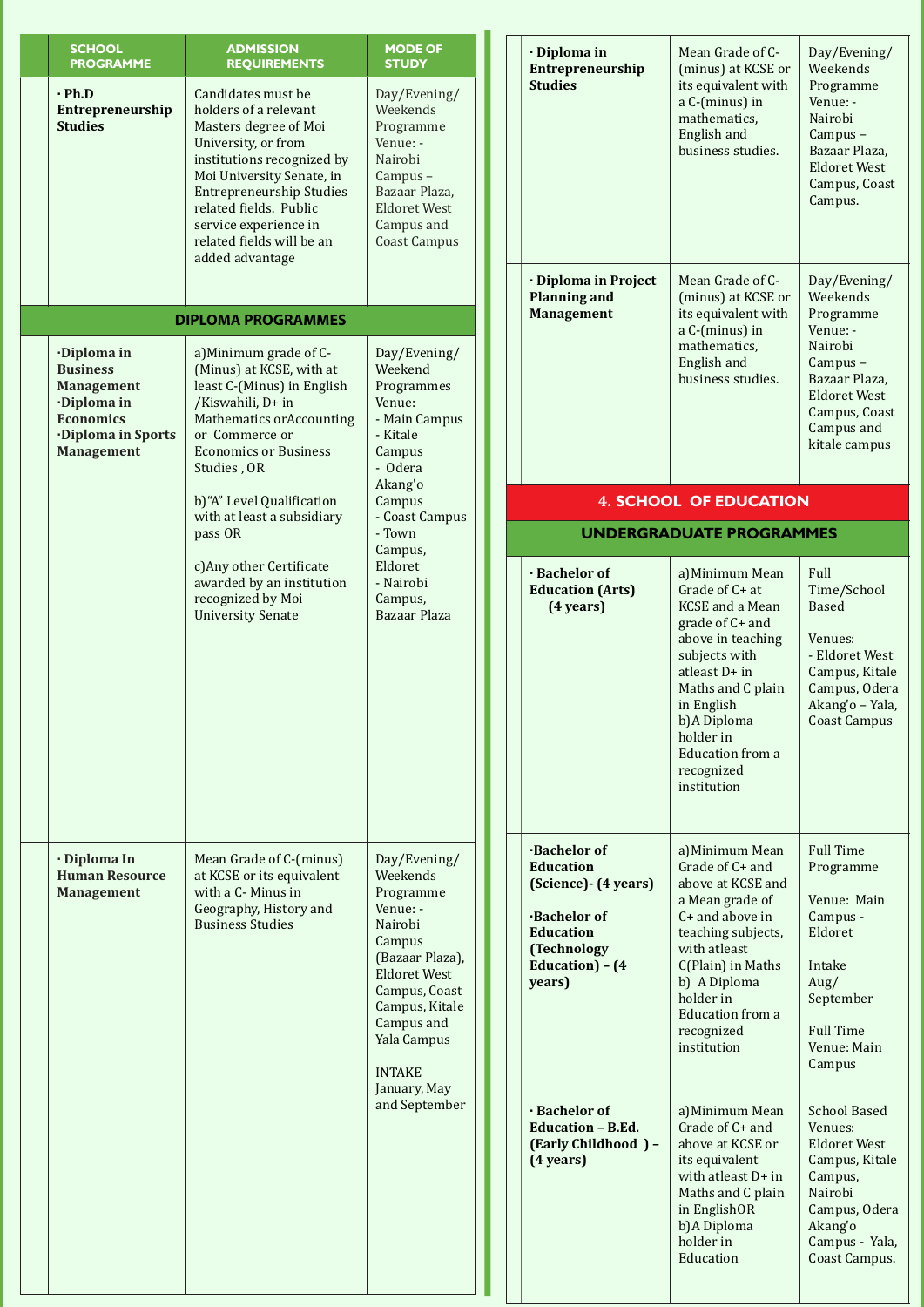| <b>SCHOOL</b><br><b>PROGRAMME</b>                                                                                                                                                                                                                                                                                                      | <b>ADMISSION</b><br><b>REQUIREMENTS</b>                                                                                                                                                                                                                                                                                                                                                                                                                                                                                                                                                                                                                                                 | <b>MODE OF</b><br><b>STUDY</b>                                                                                                                                            |                                                                                                                                                                                                                                                                                                                                                                                                                                                                                                                                                                                                                                       |
|----------------------------------------------------------------------------------------------------------------------------------------------------------------------------------------------------------------------------------------------------------------------------------------------------------------------------------------|-----------------------------------------------------------------------------------------------------------------------------------------------------------------------------------------------------------------------------------------------------------------------------------------------------------------------------------------------------------------------------------------------------------------------------------------------------------------------------------------------------------------------------------------------------------------------------------------------------------------------------------------------------------------------------------------|---------------------------------------------------------------------------------------------------------------------------------------------------------------------------|---------------------------------------------------------------------------------------------------------------------------------------------------------------------------------------------------------------------------------------------------------------------------------------------------------------------------------------------------------------------------------------------------------------------------------------------------------------------------------------------------------------------------------------------------------------------------------------------------------------------------------------|
| · Bachelor of<br><b>Education</b><br>(Business Studies)                                                                                                                                                                                                                                                                                | a) Minimum Mean Grade of<br>C+ and above at KCSE or its<br>Equivalent.<br>b)The candidate must have<br>done Business Studies and<br>scored a C+ and above, in<br>addition the applicant<br>should have passed and<br>above, in addition the<br>applicant should have<br>passed Mathematics and<br>Geography with the grade<br>of C+ and above.                                                                                                                                                                                                                                                                                                                                          | <b>Full Time</b><br>Venues:<br><b>Eldoret West</b><br>Campus,,<br>Kitale<br>Campus,<br>Nairobi<br>Campus,<br><b>Odera</b><br>Akang'o<br>Campus -<br>Yala, Coast<br>Campus | · Diploma<br>Childhoo<br>Developn<br>$(ECD)$ $(2)$<br>. Diploma<br><b>Education</b>                                                                                                                                                                                                                                                                                                                                                                                                                                                                                                                                                   |
| · Bachelor of<br><b>Education</b><br>(Guidance and<br>Counselling) - (4<br>years)                                                                                                                                                                                                                                                      | (I) Minimum Mean Grade<br>of C+ and above at KCSE or<br>its equivalent OR<br>(ii) A Diploma holder in<br><b>Education from a</b><br>recognised institution.                                                                                                                                                                                                                                                                                                                                                                                                                                                                                                                             | <b>Full Time</b><br>Venue: Main<br>Campus<br>Intake<br>Aug/<br>September                                                                                                  | M/                                                                                                                                                                                                                                                                                                                                                                                                                                                                                                                                                                                                                                    |
| <b>Bachelor of</b><br><b>Education (Special</b><br><b>Needs Education</b> )<br>$-$ (4 years)<br><b>Options:-</b><br>-Primary<br>-Secondary<br><b>Technology</b><br><b>Education</b><br>· Bachelor of<br><b>Education in</b><br><b>Educational</b><br><b>Leadership and</b><br><b>Policy (Primary</b><br>Option)<br>$(3 \text{ years})$ | a) Minimum Mean Grade of<br>C+ at KCSE or its<br>equivalent OR<br>b)(ii) A Diploma in Special<br><b>Needs Education from a</b><br>recognized institution.<br>a) A Diploma in Education<br>from a recognized<br>institution.<br>b) Must be a Head or<br>Deputy Head teacher, a<br>Senior Teacher in a<br>primary school or<br>institutions engaged in<br>primary school education;<br><b>Ministry of Education</b><br>officials engaged in<br>primary school education;<br>private entrepreneurs in<br>primary school education;<br>NGO officials involved in<br>primary school education<br>or practitioners with at<br>least 5 years teaching<br>experience in primary<br>institutions | <b>Full Time</b><br>Venues:<br>Main Campus<br><b>Eldoret West</b><br>Campus<br><b>School Based</b><br>Venue:<br>-Eldoret West<br>Campus                                   | <b>Guidance</b><br><b>Counselli</b><br><b>·Educatio</b><br>Psycholog<br>·Educatio<br><b>Administ</b><br>·Economi<br><b>Education</b><br><b>·Educatio</b><br>·Educatio<br><b>Technolo</b><br>·Languag<br>(English)<br>·Language<br><b>(Kiswahil</b><br><b>Geograp</b><br><b>Curriculu</b><br>Developn<br>·History I<br>·Literatur<br>·Religious<br><b>Education</b><br>·Mathema<br><b>Education</b><br>Social Ed<br><b>Ethics</b><br>·Economi<br>·Sociology<br>·Philosop<br><b>Education</b><br><b>Compara</b><br>·History o<br>·Technolo<br><b>Biology</b> I<br><b>Chemisti</b><br>·Physics I<br><b>Early Chi</b><br><b>Primary</b> I |

### **in Early**  $\mathbf d$ **nent Years**) Minimum Mean Grade of C (Plain) at KCSE with at least  $D+$ in Maths and Cin English or its equivalent Full Time Programme Venues: - Eldoret West Campus - Kitale Campus - Nairobi Campus - Odera Akango - Yala - Coast Campus **in Secondary E** (2 ½ Years) Minimum Mean Grade of  $C+$ (Plus) at KCSE and a  $C+$ (Plus) in the two teaching subjects of specialization with atleast  $D+$ in Maths and C plain in English Day/Evening /Weekends Programme Venue: -Nairobi Campus -Bazaar Plaza, **Eldoret West** Campus, Coast Campus and kitale campus **·Guidance and Counselling ·Educational gy** *<u>rial</u>* **Pration ics** of **Education nal Planning nal gy** *<u>reefs</u>* Education *<u>Pe Education</u>*  $(i)$ **hy Education ·Curriculum Development Education re Education s** Studies **Education** atics **Education** *<u>ucation &*</u> *<u>ics Education</u>* **v** of Education **hy** of **Education ative Education** *<u>bf Education</u> <u>rgy Education</u>* **·Biology Education ·Chemistry Education ducation ·Early Childhood & Education** In addition to fulfilling the common University regulations, applicants must satisfy the following requirements: a)Second Class Bachelor's Degree (Upper  $Division$ ) $in$ Education recognized by Moi University OR b)Second Class Bachelor's Degree in Education (Lower Division) with two years teaching experience OR c)Bachelor's Degree with a Post-Graduate Diploma in Education or an equivalent certificate in Education, all recognized by Moi University. Venue: **Eldoret West** Campus **MASTER OF EDUCATION PROGRAMMES DIPLOMA PROGRAMMES**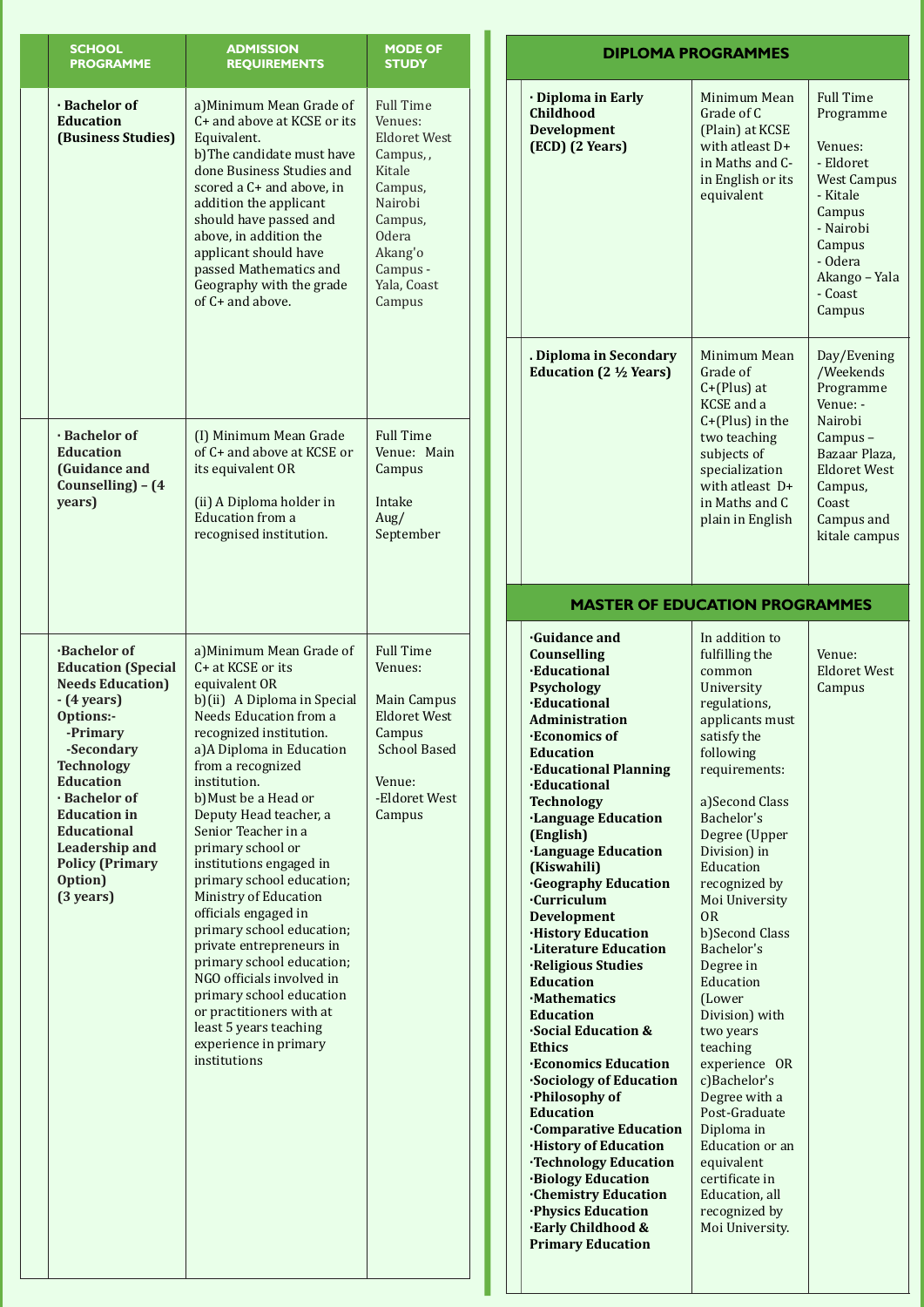|                                                                                                                                                                                                                                                                                                                                                                                                                                                                                                                                                                                                                                                                                                                                                                                                                                                      | <b>PhD PROGRAMMES (3 YEARS)</b>                                                                                                                                                                                                                                                                                                                                                                                                                                                                                                                                                                                                                                                                                                             |                                                                                                                                                                                                                                                     |
|------------------------------------------------------------------------------------------------------------------------------------------------------------------------------------------------------------------------------------------------------------------------------------------------------------------------------------------------------------------------------------------------------------------------------------------------------------------------------------------------------------------------------------------------------------------------------------------------------------------------------------------------------------------------------------------------------------------------------------------------------------------------------------------------------------------------------------------------------|---------------------------------------------------------------------------------------------------------------------------------------------------------------------------------------------------------------------------------------------------------------------------------------------------------------------------------------------------------------------------------------------------------------------------------------------------------------------------------------------------------------------------------------------------------------------------------------------------------------------------------------------------------------------------------------------------------------------------------------------|-----------------------------------------------------------------------------------------------------------------------------------------------------------------------------------------------------------------------------------------------------|
| <b>Educational</b><br><b>Communication &amp;</b><br><b>Technology</b><br><b>Curriculum Studies</b><br><b>Language Education</b><br>(English)<br>Social Education &<br><b>Ethics</b><br><b>Educational</b><br><b>Management</b><br><b>Educational</b><br><b>Psychology</b><br><b>Purchasing and</b><br><b>Supplies</b><br><b>Management</b>                                                                                                                                                                                                                                                                                                                                                                                                                                                                                                           | Be a holder of a<br>relevant Master's<br>degree of Moi<br>University or those<br>institutions recognized<br>by the Moi University<br>Senate in related fields.                                                                                                                                                                                                                                                                                                                                                                                                                                                                                                                                                                              | Venues:<br>- Eldoret West<br>Campus<br>- Nairobi<br>Campus<br>-Campus                                                                                                                                                                               |
|                                                                                                                                                                                                                                                                                                                                                                                                                                                                                                                                                                                                                                                                                                                                                                                                                                                      | <b>4. SCHOOL OF ARTS &amp; SOCIAL SCIENCES</b>                                                                                                                                                                                                                                                                                                                                                                                                                                                                                                                                                                                                                                                                                              |                                                                                                                                                                                                                                                     |
| b) Bachelor of Arts in:<br>B.A. - Linguistics,<br>Media &<br>Communication<br><b>B.A</b> - Geography<br><b>B.A.- Psychology</b><br><b>B.A.- Penology &amp;</b><br><b>Security Studies</b><br><b>B.A. - Kiswahili</b><br><b>B.A.</b> - French<br><b>B.A. - Social Work</b><br><b>B.A. - Community</b><br><b>Development</b><br><b>B.Sc.</b> - Counselling<br><b>Psychology</b><br>B.A. - German<br><b>B.A - Music</b><br><b>B.A</b> - Criminology<br><b>B.A</b> - Anthropology,<br><b>B.A - History,</b><br><b>B.A - Political</b><br><b>Science and Public</b><br>Administration,<br><b>B.A</b> - Literature,<br><b>B.A</b> – Sociology,<br>$BA - Film$ and<br>Television.<br><b>B.A</b> - Theology,<br><b>B.A</b> - Theatre,<br><b>B.A</b> - Philosophy,<br>B.A - English,<br><b>B.A</b> - Linguistics,<br><b>B.A - Religious</b><br><b>Studies</b> | <b>UNDERGRUATE PROGRAMMES</b><br>a) Minimum Mean<br>Grade of C+ at KCSE or<br>its equivalent OR<br>b)(ii) A Diploma in<br><b>Special Needs</b><br>Education from a<br>recognized institution.<br>a) A Diploma in<br><b>Education from a</b><br>recognized institution.<br>b) Must be a Head or<br>Deputy Head teacher, a<br>Senior Teacher in a<br>primary school or<br>institutions engaged in<br>primary school<br>education; Ministry of<br><b>Education officials</b><br>engaged in primary<br>school education;<br>private entrepreneurs<br>in primary school<br>education: NGO<br>officials involved in<br>primary school<br>education or<br>practitioners with at<br>least 5 years teaching<br>experience in primary<br>institutions | Day/Evening<br>Programmes<br>Venues:<br>- Main Campus<br>- Eldoret (Day<br>Only)<br>- Eldoret West-<br>Eldoret<br>- Nairobi<br>Campus<br>- Kitale Campus<br>- Kitale<br>- Coast Campus<br>- Coast<br>- Odera Akango<br>Campus(Yala)                 |
| <b>· B.A. with Education</b>                                                                                                                                                                                                                                                                                                                                                                                                                                                                                                                                                                                                                                                                                                                                                                                                                         | a) Mean Grade of at<br>least a C+(Plus) at<br>KCSE,<br>OR:<br>b)(ii)Two principal<br>passes and one<br>subsidiary pass at "A"<br>level, OR;<br>c)(iii)A diploma in a<br>related discipline from<br>a recognized institution                                                                                                                                                                                                                                                                                                                                                                                                                                                                                                                 | Day/Evening<br>Programmes<br>Venues:<br>- Eldoret West<br>Campus,<br>- Nairobi Campus<br>- Bazaar<br>Building, Coast<br>Campus<br>Day Programme:<br>- Main Campus -<br>Eldoret, Odera --<br>Akang'o Campus<br>- Yala, and Kitale<br>Campus - Kitale |

### **DIPLOMA PROGRAMMES**

| Diploma in Social<br>Work<br>Diploma in<br>Criminology<br>Diploma in<br>Community<br><b>Development</b><br>Diploma in Public<br><b>Administration</b><br>Diploma in Religious<br><b>Studies</b><br>Diploma in Literary<br><b>Journalism</b><br><b>Diploma in Theatre</b><br>& Film<br><b>Diploma in Music</b><br>·Diploma in Culture,<br><b>Applied Research</b><br>and Development | a) Mean Grade of C-<br>at KCSE or Division<br>II at KCE - "O" Level<br>or One Principal<br>pass at KACE - "A"<br>Level, OR;<br>b) Persons working<br>in the field who do<br>not have the<br>minimum<br>requirement but<br>have relevant<br>experience of not<br>less than five years<br>may be considered<br>on individual merit,<br>OR:<br>c)(iii)Applicants<br>with a certificate in<br>Literature of Moi<br>University may also<br>be considered on<br>individual merit for<br>diploma courses in<br>Literature                                                                                                                                                                                  | Venues:<br>-Main<br>Campus –<br>Eldoret<br>-Eldoret West<br>Campus<br>-Kitale<br>Campus<br>-Nairobi<br>Campus<br>- Coast<br>Campus<br>- Odera<br>Akango<br>Campus-Yala                                                                                                                                   |
|-------------------------------------------------------------------------------------------------------------------------------------------------------------------------------------------------------------------------------------------------------------------------------------------------------------------------------------------------------------------------------------|-----------------------------------------------------------------------------------------------------------------------------------------------------------------------------------------------------------------------------------------------------------------------------------------------------------------------------------------------------------------------------------------------------------------------------------------------------------------------------------------------------------------------------------------------------------------------------------------------------------------------------------------------------------------------------------------------------|----------------------------------------------------------------------------------------------------------------------------------------------------------------------------------------------------------------------------------------------------------------------------------------------------------|
|                                                                                                                                                                                                                                                                                                                                                                                     | <b>POSTGRADUATE PROGRAMMES</b>                                                                                                                                                                                                                                                                                                                                                                                                                                                                                                                                                                                                                                                                      |                                                                                                                                                                                                                                                                                                          |
| ·Postgraduate<br><b>Diploma in Religious</b><br>Studies<br>·Postgraduate<br><b>Diploma in Forced</b><br><b>Migration</b><br>·Postgraduate<br>Diploma in<br><b>International</b><br><b>Relations</b><br>·Postgraduate<br><b>Diploma in Clinical</b><br><b>Pastoral Education</b>                                                                                                     | a) A Bachelor of Arts<br>degree recognized<br>by Moi University<br>Senate or from<br>accredited<br>institution in a<br>related disciple.<br>b)(ii)Work<br>experience in<br>related area<br>a)Holders of a<br>degree of Moi<br>University or any<br>other recognized<br>university, OR<br>b)Holders of<br>qualification<br>considered by the<br>Senate to be<br>equivalent to a<br><b>University Degree</b><br>0R<br>c)Holders of degree<br>from theological<br>and other<br>institutions which<br>do not meet the<br>above requirements<br>maybe considered<br>under "Exemptions"<br>as stipulated in<br>Rules and<br>Regulations of the<br>School of the<br>Graduate Studies<br>Page 24 number 12. | Day/Evening<br>Programmes<br>Venues:<br>- Main<br>Campus –<br>Eldoret<br>-Eldoret West<br>Campus<br>- Kitale<br>Campus<br>- Nairobi<br>Campus –<br><b>Bazaar Plaza</b><br>- Coast<br>Campus<br>Day/Evening<br>/Weekend<br>Venue:<br>College of<br>Health<br>Sciences -<br>Eldoret<br>Duration: 1<br>Year |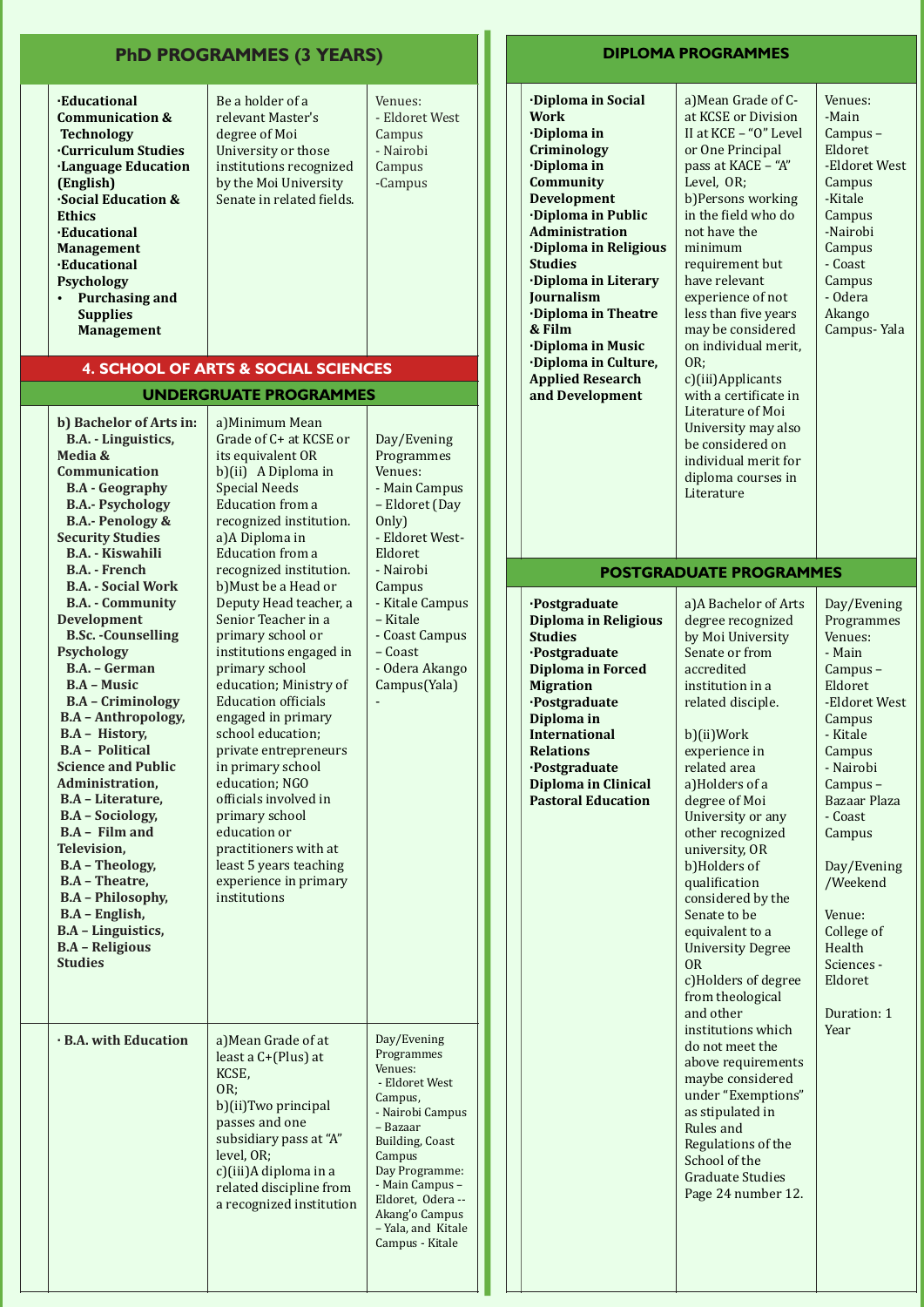|                                                                                                                                                                                                                                                                                                                    | <b>MASTER PROGRAMMES</b>                                                                                                                                                                                                                                                                                                                                                                                                                                                                                                                                       |                                                                                                                                                                                                                                                                            | <b>4. Master of Arts in</b>                                                                                                                                                                                                                                         | a) At least Bachelor                                                                                                                                                                                                                                                                                                                                                                                                                                                                                                      | Venue:                                                                                                                                                                                                                                             |
|--------------------------------------------------------------------------------------------------------------------------------------------------------------------------------------------------------------------------------------------------------------------------------------------------------------------|----------------------------------------------------------------------------------------------------------------------------------------------------------------------------------------------------------------------------------------------------------------------------------------------------------------------------------------------------------------------------------------------------------------------------------------------------------------------------------------------------------------------------------------------------------------|----------------------------------------------------------------------------------------------------------------------------------------------------------------------------------------------------------------------------------------------------------------------------|---------------------------------------------------------------------------------------------------------------------------------------------------------------------------------------------------------------------------------------------------------------------|---------------------------------------------------------------------------------------------------------------------------------------------------------------------------------------------------------------------------------------------------------------------------------------------------------------------------------------------------------------------------------------------------------------------------------------------------------------------------------------------------------------------------|----------------------------------------------------------------------------------------------------------------------------------------------------------------------------------------------------------------------------------------------------|
| <b>1.Master of Arts</b><br>1.Anthropology<br>2.Medical<br>Anthropology<br>3.History<br>4. Linguistics<br>5.Literature<br>6.Sociology<br>7. Religious Studies<br>8.Philosophy                                                                                                                                       | a.The Programme is<br>Day/Evening<br>open to students who<br>Programmes<br>satisfy the Moi<br>Venues:<br>- Main Campus -<br>university Senate<br>approved requirements<br>Eldoret<br>for Master Degree<br>-Eldoret West<br>b)In addition to the<br>Campus<br>- Kitale Campus<br>general requirements<br>the candidate must have<br>- Nairobi Campus<br>- Bazaar Plaza<br>taken and passed with at                                                                                                                                                              |                                                                                                                                                                                                                                                                            | <b>Diplomacy and</b><br><b>Foreign Policy</b>                                                                                                                                                                                                                       | Degree Second Class<br><b>Honours Lower</b><br>Division<br>b)(ii)Should have<br>experience in<br>relevant field for a<br>minimum of at least<br>two years                                                                                                                                                                                                                                                                                                                                                                 | Nairobi<br>Campus                                                                                                                                                                                                                                  |
| 9.Kiswahili<br>(Translation,<br>Linguistics,<br>Literature)<br>10.Geography<br>11. Public<br>Administration and<br>Policy.<br>12. Forced<br>Migration<br>13. Gender Studies<br>and Development<br>14. International<br>Relations<br>15. French<br>16. Linguistic, Media<br>and communication<br>17. Film and Media | least Second Class<br>Honours (Lower<br>Division) in the relevant<br>field from Moi<br>University or its<br>equivalent                                                                                                                                                                                                                                                                                                                                                                                                                                         | - Coast Campus                                                                                                                                                                                                                                                             | 5.MSc. In Speech and<br><b>Language Pathology.</b><br>(A multidisciplinary<br><b>Master of Science</b><br>program that enables<br>broad competence<br>for assessing,<br>treating and<br>researching areas<br>within the speech<br>and language<br>pathology field.) | a)Undergraduate<br>background within<br>speech pathology,<br>linguistics, English,<br><b>Education</b> , Special<br>Education,<br>Occupational<br>Therapy or<br>Physiotherapy.<br>b)Be holders of 2nd<br>Class Honours,<br>Lower Division with<br>experience in a<br>relevant field for a<br>minimum period of<br>two (2) years.                                                                                                                                                                                          | <b>Full Time</b><br>Venues:<br>-Main<br>Campus<br>-College of<br>Health<br>Sciences-<br>Eldoret<br>Duration: 2<br>Years                                                                                                                            |
| studies                                                                                                                                                                                                                                                                                                            |                                                                                                                                                                                                                                                                                                                                                                                                                                                                                                                                                                |                                                                                                                                                                                                                                                                            |                                                                                                                                                                                                                                                                     | <b>Ph.D PROGRAMMES (3 YEARS)</b>                                                                                                                                                                                                                                                                                                                                                                                                                                                                                          |                                                                                                                                                                                                                                                    |
| 18. Theatre<br>2. Master of<br><b>Science</b><br><b>Counselling</b><br><b>Psychology</b>                                                                                                                                                                                                                           | a) The Programme is<br>open to students who<br>satisfy the Moi<br>university Senate<br>approved requirements<br>for Master Degree<br>b) In addition to the<br>general requirements<br>the candidate must have<br>taken and passed with at<br>least Second Class<br>Honours (Lower<br>Division) in the relevant<br>field from Moi<br>University or its<br>equivalent                                                                                                                                                                                            | Full Time/School<br><b>Based</b><br>Programme-<br>(History,<br>Kiswahili,<br>Linguistics,<br>Literature,<br>Geography,<br>Religion) (All<br>others day/full<br>time)<br>Venues:<br>- Main Campus,<br><b>Eldoret West</b><br>Campus-<br>Eldoret, Nairobi<br>Campus - Bazaar | ·Anthropology<br><b>·History</b><br>·Political Science &<br><b>Public</b><br>Administration<br><b>Literature</b><br><b>Sociology</b><br>·Religious Studies<br>·Philosophy<br><b>Kiswahili</b><br><b>Geography</b><br><b>·Linguistics</b>                            | a.Holder of Masters<br>Degree of Moi<br>University or any<br>other recognised<br>University in a<br>related discipline.<br>b.Holder of other<br>qualification<br>considered by Moi<br>University Senate as<br>equivalent of a<br>Masters degree in<br>the relevant field.                                                                                                                                                                                                                                                 | <b>Full Time</b><br>Programme<br>Venues:<br>- Main<br>Campus-<br>Eldoret,-<br>Nairobi<br>Campus-<br>Bazaar Plaza<br>,- Kitale<br>Campus,-<br><b>Eldoret West</b><br>Campus<br>Weekend<br>Programme<br>Venue:<br>Nairobi<br>Campus-<br>Bazaar Plaza |
|                                                                                                                                                                                                                                                                                                                    |                                                                                                                                                                                                                                                                                                                                                                                                                                                                                                                                                                | Plaza, Kitale<br>Campus, Coast                                                                                                                                                                                                                                             |                                                                                                                                                                                                                                                                     | <b>5. SCHOOL OF AEROSPACE SCIENCES</b>                                                                                                                                                                                                                                                                                                                                                                                                                                                                                    |                                                                                                                                                                                                                                                    |
|                                                                                                                                                                                                                                                                                                                    |                                                                                                                                                                                                                                                                                                                                                                                                                                                                                                                                                                | Campus                                                                                                                                                                                                                                                                     |                                                                                                                                                                                                                                                                     | <b>UNDERGRADUATE PROGRAMMES</b>                                                                                                                                                                                                                                                                                                                                                                                                                                                                                           |                                                                                                                                                                                                                                                    |
| <b>3. Master of Public</b><br>Administration                                                                                                                                                                                                                                                                       | <b>Holders of Bachelor of Arts</b><br>Degree in Political Science,<br>International relations,<br>Public Administration or<br>related discipline with at<br>least Second Class<br>Honours(Lower Division)<br>from Moi University or<br>institutions recognized by<br>Moi University Senate. In<br>addition, they should have<br>at least two years practical<br>experience in Public<br>Administration and other<br>related occupations.<br>Holders of a pass degree<br>with Postgraduate Diploma<br>or five years of work<br>experience may be<br>considered. | Weekend<br>Programme<br>(Anthropology,<br>Medical<br>Anthropology,<br>Kiswahili,<br>Political Science,<br>Linguistics,<br><b>Gender Studies</b><br>and<br>Development, Soc<br>iology)<br>Venues:<br>-Eldoret West<br>Campus<br>-Nairobi Campus<br>- Bazaar Plaza           | <b>Bachelor of Science</b><br>in Aerospace Science<br>& Operations (4<br>years)<br>Specialization<br><b>Options:</b><br>· Professional pilot                                                                                                                        | a) Must have a Mean<br>Grade of C+ (Plus) at<br>KCSE or its equivalent<br>recognized by Moi<br><b>University Senate and</b><br>have C+ (Plus) in<br>Mathematics, C+<br>(Plus) in Physics, C+<br>(Plus)) in English and<br>$C+$ (Plus) in<br>Geography/<br>Chemistry. OR<br>b) Must be a holder of<br>Kenya Advanced<br>Certificate of<br><b>Education with two</b><br>principals (2 P) and<br>One Subsidiary and<br>two of the principal<br>subjects must be any<br>two of Mathematics,<br>Physics<br>orGeography/Chemist | Day<br>Programmes:<br>Venue:<br>RIVATEX-<br>Eldoret<br>Intake:<br>Aug/Sep                                                                                                                                                                          |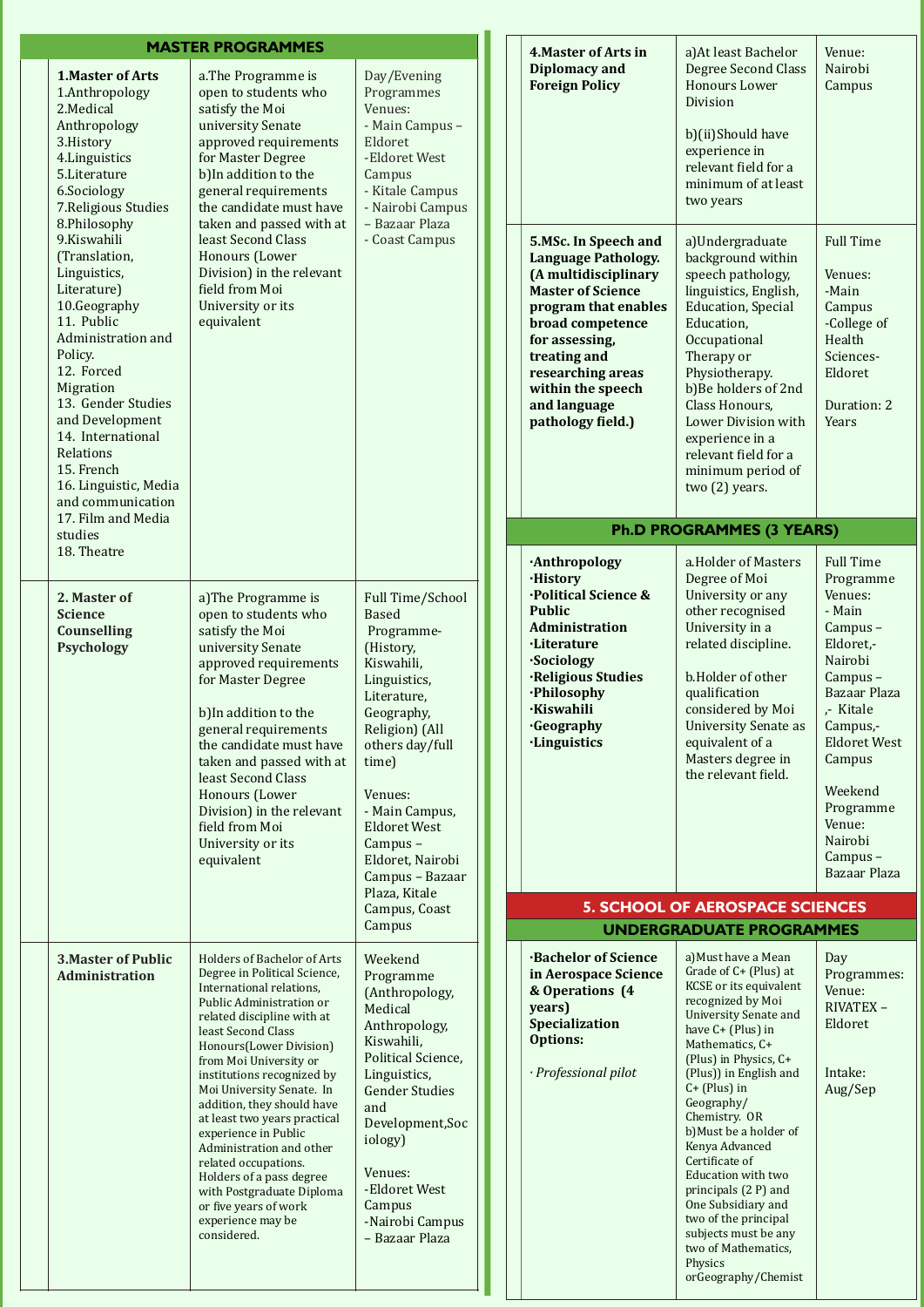|                                                                 | recognized by Moi<br>university Senate. In<br>addition a candidate<br>should have at least<br>Credit Four (4) in<br>English at 'O' level.<br>$\mathbf{c}$<br>In addition<br>they must meet the<br><b>Kenya Civil Aviation</b><br>Authority (KCAA)<br>Medical Certificate (2nd<br>class) requirements for<br>the Pilot Licenses.                                                                                                   | Day<br>Programmes:<br>Venue: RIVATEX<br>- Eldoret<br>Intake: Aug/Sep                                                     |                                              | ·University Senate and<br>have C+ (Plus) in<br>Mathematics, C+ (Plus) in<br>English Language and C+<br>(Plus) in any Business<br>Related course. OR<br>Must be a holder of<br>Kenya Advanced<br><b>Certificate of Education</b><br>with two principals (2 P)<br>Plus at least a pass in<br>Maths and English at O'<br>Level<br>·Be a holder of a Diploma<br>in Aviation Studies<br>validated by Commission<br>for University Education | Day<br>Programme<br>$S$ :<br>Venue:<br>RIVATEX-<br>Eldoret<br>East African<br>School of<br>Aviation<br>$(EASA)$ -<br>Nairobi<br>Intake:<br>Aug/Sept                                                                        |                                                                                                            |
|-----------------------------------------------------------------|-----------------------------------------------------------------------------------------------------------------------------------------------------------------------------------------------------------------------------------------------------------------------------------------------------------------------------------------------------------------------------------------------------------------------------------|--------------------------------------------------------------------------------------------------------------------------|----------------------------------------------|----------------------------------------------------------------------------------------------------------------------------------------------------------------------------------------------------------------------------------------------------------------------------------------------------------------------------------------------------------------------------------------------------------------------------------------|----------------------------------------------------------------------------------------------------------------------------------------------------------------------------------------------------------------------------|------------------------------------------------------------------------------------------------------------|
| · Aviation Security                                             | a) Must have a minimum<br>Mean Grade of C+(Plus)<br>at KCSE or its equivalent<br>recognized by Moi<br><b>University Senate and</b><br>have C+(Plus) in<br>Mathematics, C+ (Plus)<br>in English, C+ (Plus) and<br>$C+$ (Plus) in<br>Geography/Chemistry,                                                                                                                                                                           | Day<br>Programmes:<br>Venue:<br><b>RIVATEX -</b><br>Eldoret<br>East African<br>School of<br>Aviation (EASA) -<br>Nairobi |                                              | (CUE) with at least a<br>credit OR<br>·Be a holder of a<br>professional<br>certificate in Aviation<br>Studies recognized by<br><b>CUE</b><br><b>NON-DEGREE FLIGHT OPTIONS</b>                                                                                                                                                                                                                                                          |                                                                                                                                                                                                                            |                                                                                                            |
|                                                                 | 0R<br>b) Must be a holder of                                                                                                                                                                                                                                                                                                                                                                                                      | Intake: Aug/Sept                                                                                                         |                                              |                                                                                                                                                                                                                                                                                                                                                                                                                                        |                                                                                                                                                                                                                            |                                                                                                            |
| · Aerospace Logistics                                           | Kenya Advanced<br><b>Certificate of Education</b><br>with two principals (2 P)<br>and one subsidiary and<br>two of the principal<br>subjects must be any<br>two of Mathematics,<br>Physics or<br>Geography/Chemistry<br>or its equivalent from<br>Institutions recognized<br>by Moi University<br>Senate. In addition a<br>candidate should have at<br>least Credit Four (4) in<br>English at 'O' Level<br>a) Must have a minimum | Day                                                                                                                      | · Private Pilot<br><b>Licence</b>            | a.) Must be at least 17<br>years old<br>b.) Must be proficient<br>in English<br>a) Must hold at KCAA<br>class two medical<br>certificate<br>b) Must have a<br>minimum Mean Grade<br>of C(Plain) at KCSE<br>c) or its equivalent<br>recognized by Moi<br><b>University Senate</b><br>d) and have C (Plain)<br>in Math, C(Plain) in<br>English, C<br>e)(Plain) in Geography<br>and C(Plain) in any of<br>the Sciences.                   | Day<br>Programme<br>$\mathbf S$<br>Venue:<br>Eldoret<br>Int'1<br>Airport/Wil<br>son Airport<br>Intake $-$ On<br>going                                                                                                      |                                                                                                            |
|                                                                 | Mean Grade of C+ (Plus)                                                                                                                                                                                                                                                                                                                                                                                                           | Programmes:                                                                                                              |                                              |                                                                                                                                                                                                                                                                                                                                                                                                                                        |                                                                                                                                                                                                                            |                                                                                                            |
|                                                                 | at KCSE or its equivalent<br>recognized by Moi                                                                                                                                                                                                                                                                                                                                                                                    | Venue:<br>RIVATEX-                                                                                                       |                                              | <b>Ph.D PROGRAMMES (3 YEARS)</b>                                                                                                                                                                                                                                                                                                                                                                                                       |                                                                                                                                                                                                                            |                                                                                                            |
|                                                                 | <b>University Senate and</b><br>have C+(Plus) in<br>Mathematics, C+ (Plus)<br>in English, C+ (Plus) in<br>any other Business<br>related courses<br>0r<br>Must be a holder of<br>Kenya Advanced<br><b>Certificate of Education</b><br>with two principals $(2 P)$<br>and one subsidiary and                                                                                                                                        | Eldoret<br>East African<br>School of<br>Aviation (EASA) -<br>Nairobi<br>Intake: Aug/Sept                                 |                                              | <b>Commercial Pilot</b><br>Licence                                                                                                                                                                                                                                                                                                                                                                                                     | a) Must be at least 18<br>years old<br>b) Must be proficient<br>in English<br>c) Must hold at KCAA<br>class one medical<br>certificate<br>d) Must hold a valid<br>Kenyan or foreign<br><b>Private Pilot</b><br>e) Licence. | Day<br>Programme<br>S<br>Venue:<br>Eldoret<br>Int'1<br>Airport/Wil<br>son Airport<br>Intake $-$<br>ongoing |
|                                                                 | two of the principal<br>subjects must be any<br>two of Mathematics,<br><b>Economics or Geography</b><br>or its equivalent from<br>Institutions recognized<br>by Moi University<br>Senate.                                                                                                                                                                                                                                         |                                                                                                                          | ·Multi<br><b>Engine/Instrument</b><br>Rating | a) Must be at least 18<br>years old<br>b) Must be proficient<br>in English<br>c) Must hold a KCAA<br>class one medical<br>certificate<br>d) Must hold a valid                                                                                                                                                                                                                                                                          | Day<br>Programme<br>$S$ :<br>Venue:<br>RIVATEX-<br>Eldoret                                                                                                                                                                 |                                                                                                            |
| <b>Bachelor</b> of Civil<br>$\bullet$<br>Aviation<br>Management | · Must have a mean<br>grade of C+ (Plus) at<br><b>KCSE</b> or its equivalent<br>recognized by Moi                                                                                                                                                                                                                                                                                                                                 |                                                                                                                          |                                              | Kenyan or foreign<br><b>Private Pilot</b><br>e)Licence or<br>Commercial Pilot.                                                                                                                                                                                                                                                                                                                                                         | Intake:<br>Aug/Sep                                                                                                                                                                                                         |                                                                                                            |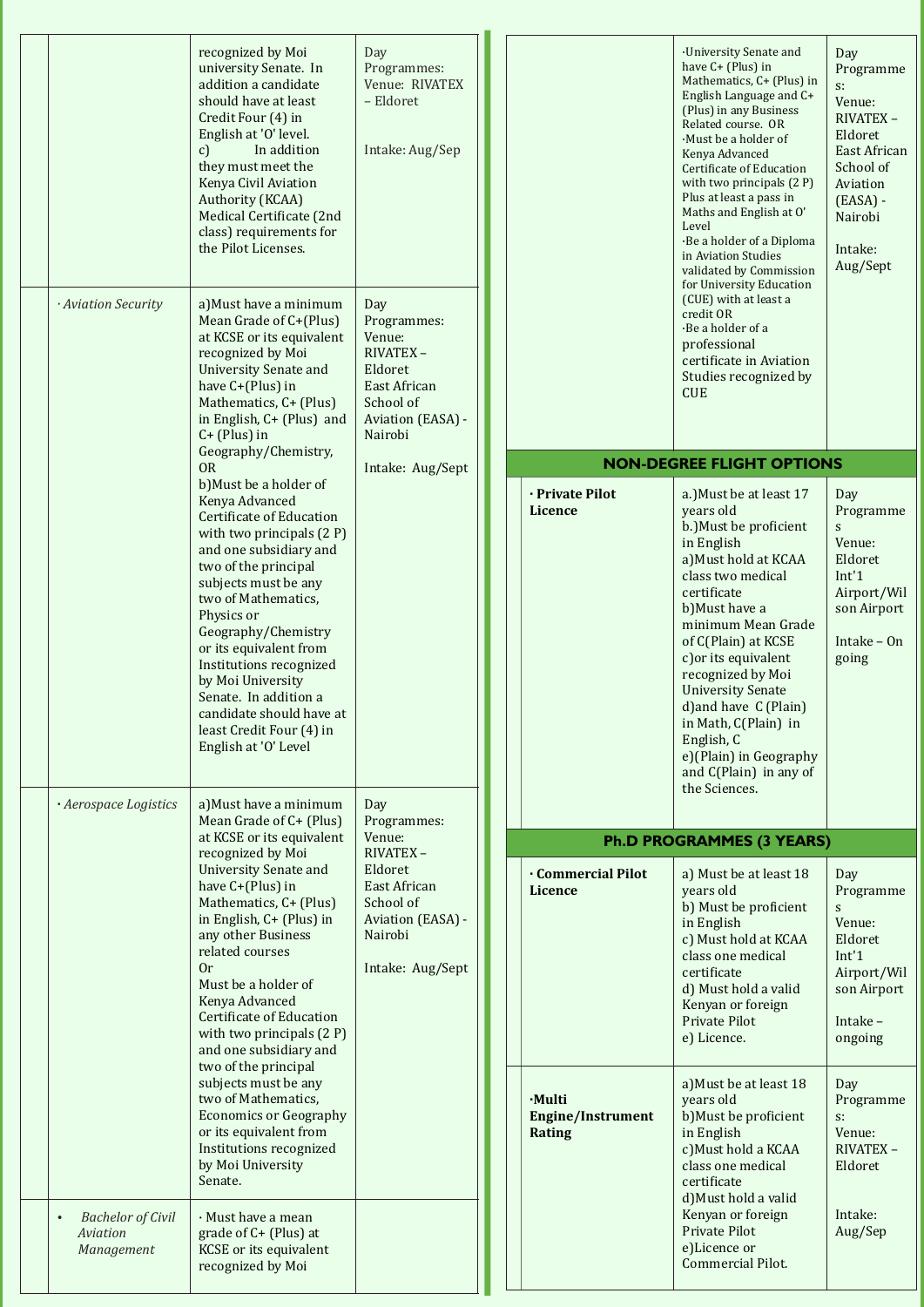|                                                                                               | <b>6. SCHOOL OF INFORMATION SCIENCES</b>                                                                                                                                                                                                                                                                                                                                                              |                                                                                                                                                         |                                                                                                                                                                                                                                                  |                                                                                                                                                  |                                                                                                                                                                                                                                                                                                                                                                                 |                                                                                                                                        |
|-----------------------------------------------------------------------------------------------|-------------------------------------------------------------------------------------------------------------------------------------------------------------------------------------------------------------------------------------------------------------------------------------------------------------------------------------------------------------------------------------------------------|---------------------------------------------------------------------------------------------------------------------------------------------------------|--------------------------------------------------------------------------------------------------------------------------------------------------------------------------------------------------------------------------------------------------|--------------------------------------------------------------------------------------------------------------------------------------------------|---------------------------------------------------------------------------------------------------------------------------------------------------------------------------------------------------------------------------------------------------------------------------------------------------------------------------------------------------------------------------------|----------------------------------------------------------------------------------------------------------------------------------------|
|                                                                                               | <b>UNDERGRADUATE PROGRAMMES</b>                                                                                                                                                                                                                                                                                                                                                                       |                                                                                                                                                         |                                                                                                                                                                                                                                                  | · Bachelor of<br><b>Science in Graphic</b>                                                                                                       | I. Have Mean Grade of<br>$C+$ , with at least a $C+$                                                                                                                                                                                                                                                                                                                            | Day/Evening<br>/Weekends                                                                                                               |
| (Four year<br>programmes)<br>$\cdot$ B.Sc in<br><b>Information</b><br><b>Sciences</b>         | a) Minimum Mean Grade<br>of C +(plus) at KCSE with<br>a C (plain) in<br>Mathematics and<br>English/Kiswahili, OR;<br>b)Two year KNEC<br>Diploma Credit holders<br>in Information related<br>field, OR;<br>c) IMIS Diploma holders,<br>OR;<br>d) Any other Diploma<br>recognized by Moi<br><b>University Senate</b>                                                                                    | Day Programmes<br>Venue: Main<br>Campus-<br>Eldoret<br>Venue:<br>Evening<br>programme -<br>Nairobi Campus<br>- Bazaar Plaza                             |                                                                                                                                                                                                                                                  | <b>Communication</b><br>and Advertising                                                                                                          | in English, a C+ in<br>Kiswahili and a C- in<br>Mathematics, OR<br>ii. Candidates with<br>diploma qualifications<br>in Journalism, Public<br>Relations, Information<br>Technology and any<br>other relevant areas<br>also qualify for<br>admission (With a<br>Distinction or Credit)                                                                                            | Programme<br>Venue: -<br>Nairobi<br>Campus-<br>Bazaar Plaza<br>and Main<br>Campus                                                      |
| · B.Sc in<br><b>Informatics</b>                                                               | a) Minimum Mean Grade<br>of C +(Plus) at KCSE<br>with a C (Plain) in<br>Mathematics and<br>English/Kiswahili, OR;<br>b)Two year KNEC<br>Diploma pass holders in<br><b>Information Technology,</b><br>OR:<br>c)3 Year KNEC Higher<br>National Diploma in<br>Information<br>d)Technology related<br>field with distinction or<br>credit, OR;<br>e)Diploma in<br><b>Informatics of Moi</b><br>University | Day Programme<br>Venue: Main<br>Campus-<br>Eldoret                                                                                                      |                                                                                                                                                                                                                                                  | · Bachelor of<br><b>Science in</b><br><b>Communication</b><br>and Journalism                                                                     | a) Have Mean Grade of<br>C+, with at least a $C +$<br>in English, a C+ in<br>Kiswahili and a C- in<br>Mathematics, OR;<br>b) Candidates with<br>diploma qualifications<br>in Journalism, Public<br>Relations, Information<br>Technology, Human<br><b>Resource Management</b><br>and any other relevant<br>areas also qualify for<br>admission (With a<br>Distinction or Credit) | Day/Evening<br>/Weekends<br>Programme<br>Venue: -<br>Nairobi<br>Campus-<br>Bazaar Plaza,<br>Coast<br>Campus, and<br><b>Main Campus</b> |
|                                                                                               |                                                                                                                                                                                                                                                                                                                                                                                                       |                                                                                                                                                         |                                                                                                                                                                                                                                                  |                                                                                                                                                  | <b>DIPLOMA PROGRAMMES</b>                                                                                                                                                                                                                                                                                                                                                       |                                                                                                                                        |
| · B.Sc in Media<br><b>Science</b>                                                             | a) Minimum Mean Grade<br>of $C+$ (Plus)<br>at KCSE with a C in<br>English/Kiswahili and a<br>C-(Minus) in<br>Mathematics.<br>b)Two year KNEC                                                                                                                                                                                                                                                          | Day Programme<br>Venue: Main<br>Campus-<br>Eldoret                                                                                                      | <b>Diploma in Public</b><br><b>Relations</b><br>in:<br>(a) Library &<br><b>Information</b><br><b>Studies</b><br>(b) Publishing<br>(c) Records and<br><b>Archives</b><br>Management.<br><b>Mass Media</b><br>(e) Information<br><b>Technology</b> | Minimum grade of C at<br>KCSE with atleast C in<br>English, OR a<br>certificate from an<br>institution recognized<br>by Moi University<br>Senate | Day/Evening<br>/Weekends<br>Programme<br>Venue: -<br>Kiptagich &<br>Nairobi<br>Campus                                                                                                                                                                                                                                                                                           |                                                                                                                                        |
|                                                                                               | Diploma with Credit or                                                                                                                                                                                                                                                                                                                                                                                |                                                                                                                                                         |                                                                                                                                                                                                                                                  |                                                                                                                                                  | <b>MASTERS PROGRAMMES</b>                                                                                                                                                                                                                                                                                                                                                       |                                                                                                                                        |
|                                                                                               | <b>Distinction in Mass</b><br>Media.<br>c)3 Year KNEC Higher<br>National Diploma in<br>Mass Media with a<br>Credit or Distinction.                                                                                                                                                                                                                                                                    |                                                                                                                                                         |                                                                                                                                                                                                                                                  | Master of Science                                                                                                                                | Admission<br>Requirements<br>a) Holders of BSc. in<br><b>Information Sciences</b><br>or any related<br>discipline with at least<br>2nd Class honours<br>upper division from<br>Moi University or a                                                                                                                                                                              | Day<br>Programmes<br>Venue:<br>- Main<br>Campus-<br>Eldoret<br>Evening<br>Programmes                                                   |
| · Bachelor of<br><b>Science in</b><br><b>Communications</b><br>and Public<br><b>Relations</b> | a) Have Mean Grade of C+,<br>with at least a $C + in$<br>English, a C+ in Kiswahili<br>and a C- in Mathematics,<br>OR;<br>b)Candidates with diploma<br>qualifications in Public<br>Relations, Human Resource<br>Development, Education,<br>and any other relevant<br>areas also qualify for<br>admission (With a<br>Distinction or Credit)                                                            | Day/Evening/We<br>ekends<br>Programme<br>Venue: - Nairobi<br>Campus - Bazaar<br>Plaza, Eldoret<br>West Campus,<br>Coast Campus,<br><b>Kitale Campus</b> |                                                                                                                                                                                                                                                  | (d) Journalism and                                                                                                                               | University or<br>institution of higher<br>learning recognized by<br><b>Moi University Senate</b><br><b>OR</b><br>b)<br>Applicants<br>with Second Class<br><b>Honours Degree</b><br><b>Lower Division IN AN</b><br>Information related<br>field must have two(2)<br>years working<br>experience                                                                                  | Venue:<br>- Nairobi<br>Campus<br>(Bazaar<br>Plaza)                                                                                     |
|                                                                                               |                                                                                                                                                                                                                                                                                                                                                                                                       |                                                                                                                                                         |                                                                                                                                                                                                                                                  | · Master of Science<br>in Communication<br><b>Studies</b>                                                                                        | a. Applicants should<br>hold at least<br>Undergraduate degree<br>with 2ndclass honors                                                                                                                                                                                                                                                                                           |                                                                                                                                        |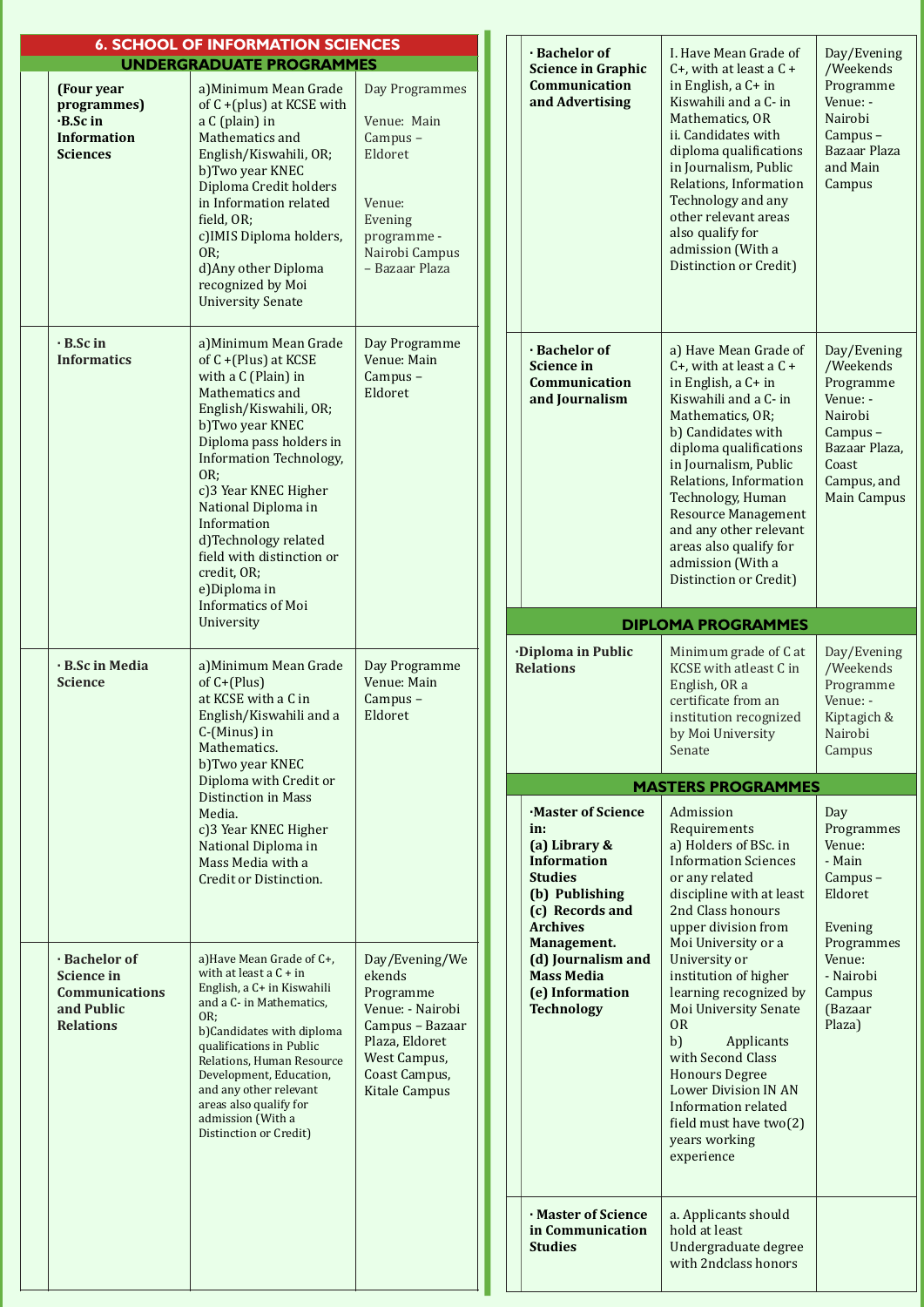|                                                                                                             |                                                                                                                                                                                                                                                                                       |                                                                                                                                             |                                                                                                                                                                                                                                                       | 7. SCHOOL OF TOURISM, HOSPITALITY & EVENTS MANAGEMENT                                                                                                                                                                                                                                                                                                                                                                                                                                                    |                                                                                                                                                |
|-------------------------------------------------------------------------------------------------------------|---------------------------------------------------------------------------------------------------------------------------------------------------------------------------------------------------------------------------------------------------------------------------------------|---------------------------------------------------------------------------------------------------------------------------------------------|-------------------------------------------------------------------------------------------------------------------------------------------------------------------------------------------------------------------------------------------------------|----------------------------------------------------------------------------------------------------------------------------------------------------------------------------------------------------------------------------------------------------------------------------------------------------------------------------------------------------------------------------------------------------------------------------------------------------------------------------------------------------------|------------------------------------------------------------------------------------------------------------------------------------------------|
|                                                                                                             | class honors upper<br>divisions in any relevant                                                                                                                                                                                                                                       | Day/Evening/We<br>ekends                                                                                                                    |                                                                                                                                                                                                                                                       | <b>UNDERGRADUATE PROGRAMMES</b>                                                                                                                                                                                                                                                                                                                                                                                                                                                                          |                                                                                                                                                |
|                                                                                                             | degree.<br>b. Applicants with 2nd<br>class honors lower<br>division with two years<br>of experience may be<br>considered<br>Postgraduate Diploma in<br>Journalism, Public<br>Relations or any other<br>related field.                                                                 | Programme<br>Venue: - Nairobi<br>Campus - Bazaar<br>Plaza, Eldoret<br>West Campus,<br>Coast Campus.                                         | · Bachelor of<br><b>Tourism</b><br><b>Management (BTM)</b><br>· Bachelor of Hotel<br>and Hospitality<br><b>Management</b><br>(BHHM)<br>· Bachelor of Travel<br>and Tour<br><b>Operations</b><br><b>Management</b><br>(BTTM)                           | (i) Mean Grade of $C +$<br>(Plus) at KCSE OR<br>(ii) Two Principal<br>passes and the<br>subsidiary pass at<br>KACE - 'A' Level OR<br>(iii) Diploma in a<br>related discipline from<br>a recognized<br>institution OR<br>(iv) Higher National<br>diploma in a related                                                                                                                                                                                                                                     | Day/Evening<br>Programmes<br>Venue:<br>- Nairobi<br>Campus,<br>Bazaar Plaza,<br>- Town<br>Campus-<br>Eldoret<br>- Coast<br>Campus-             |
| · Master of Science<br>in Communication<br>and Journalism                                                   | a. Applicants should<br>hold at least<br>Undergraduate degree                                                                                                                                                                                                                         | Day/Evening/We<br>ekends<br>Programme                                                                                                       |                                                                                                                                                                                                                                                       | discipline from a<br>recognized institution.                                                                                                                                                                                                                                                                                                                                                                                                                                                             | Mombasa                                                                                                                                        |
|                                                                                                             | with 2nd class honors                                                                                                                                                                                                                                                                 | Venue: - Nairobi                                                                                                                            |                                                                                                                                                                                                                                                       | <b>DIPLOMA PROGRAMMES</b>                                                                                                                                                                                                                                                                                                                                                                                                                                                                                |                                                                                                                                                |
|                                                                                                             | upper divisions in any<br>relevant degree.<br>b. Applicants with 2nd<br>class honors lower<br>division with two years<br>of experience may be<br>considered<br>c. Postgraduate Diploma<br>in Journalism, Public<br>Relations or any other<br>related field.                           | Campus - Bazaar<br>Plaza, Eldoret<br>West Campus,<br>Coast Campus.                                                                          | · Diploma in<br><b>Tourism</b><br><b>Management (DTM)</b><br>· Diploma in Travel<br>& Tour Guiding<br>(DTTG)<br>· Diploma in Hotel<br>and Restaurant<br><b>Management</b><br>(DHRM)<br>· Diploma in Events<br><b>Management (DEM)</b><br>· Diploma in | (a) Minimum grade of<br>C- (Minus) at KCSE<br>Level with atleast D+<br>in English and<br>Kiswahili<br><b>OR</b><br>(b) 'A' Level<br>Qualification with at<br>least a subsidiary pass<br>0 <sub>R</sub><br>© Any other Certificate<br>awarded by an                                                                                                                                                                                                                                                       | Day/Evening<br>Programmes<br>Venue:<br>- Nairobi<br>Campus,<br>Bazaar Plaza,<br>- Town<br>Campus-<br>Eldoret<br>- Coast<br>Campus<br>(Mombasa) |
|                                                                                                             | <b>PhD PROGRAMMES</b>                                                                                                                                                                                                                                                                 |                                                                                                                                             | <b>Sustainable</b>                                                                                                                                                                                                                                    | institution recognized                                                                                                                                                                                                                                                                                                                                                                                                                                                                                   |                                                                                                                                                |
| · Doctor of<br>Philosophy in:<br>(a) Library and<br><b>Information</b><br><b>Studies</b><br>(b) Records and | Admission<br>Requirements<br><b>Holders of Master's</b><br>degree in Information<br><b>Sciences of Moi</b><br>University or a closely                                                                                                                                                 | Day Programme<br>Venue:<br>- Main Campus -<br>Eldoret<br>Evening<br>Programmes                                                              | <b>Tourism &amp; Wildlife</b><br><b>Management</b><br>· Diploma in Air<br><b>Travel Services</b><br><b>Management</b>                                                                                                                                 | by Moi University<br>Senate                                                                                                                                                                                                                                                                                                                                                                                                                                                                              |                                                                                                                                                |
| <b>Archives</b>                                                                                             | related discipline from a                                                                                                                                                                                                                                                             | Venue:                                                                                                                                      |                                                                                                                                                                                                                                                       | <b>POSTGRADUATE PROGRAMMES</b>                                                                                                                                                                                                                                                                                                                                                                                                                                                                           |                                                                                                                                                |
| <b>Management</b><br>© Publishing<br>(d) Mass Media                                                         | recognized University.                                                                                                                                                                                                                                                                | - Nairobi Campus<br>(Bazaar Plaza)                                                                                                          | · Master of<br>Hospitality<br><b>Management</b><br>(MHM)                                                                                                                                                                                              | I) Be a holder of a<br><b>Bachelors Degree of</b><br>Moi University in any<br>of the following<br>disciplines: Hotel and<br>Hospitality<br>Management, Tourism<br>Management, Business<br>Management, and<br>Humanities of allied                                                                                                                                                                                                                                                                        | Day/Evening<br>Programmes<br>Venue:<br>- Nairobi<br>Campus,<br>Bazaar Plaza,<br>-Town<br>Campus-<br>Eldoret                                    |
| $\cdot$ Ph.D<br><b>Communication</b><br><b>Studies</b>                                                      | Candidates must be holders<br>of a relevant Masters<br>degree of Moi University, or<br>from institutions<br>recognized by Moi<br>University Senate, in<br>Communication<br>Management related fields.<br>Public service experience in<br>related fields will be an<br>added advantage | Day/Evening/We<br>ekends<br>Programme<br>Venue: - Nairobi<br>Campus - Bazaar<br>Plaza, Eldoret<br><b>West Campus</b><br>and Coast<br>Campus |                                                                                                                                                                                                                                                       | disciplines OR;<br>ii) Be a holder of a<br>Bachelors degree of<br>any other University<br>recognised by the Moi<br>university Senate and<br>Commission for<br><b>University Education</b><br>as equivalent to status<br>of the qualifications in<br>(i) above, OR;<br>iii) Be a holder of other<br>qualifications<br>considered by Moi<br>university senate and<br>Commission for<br><b>University Education</b><br>as equivalent to<br>Bachelors degree in<br>the disciplines<br>outlined in (I) above. |                                                                                                                                                |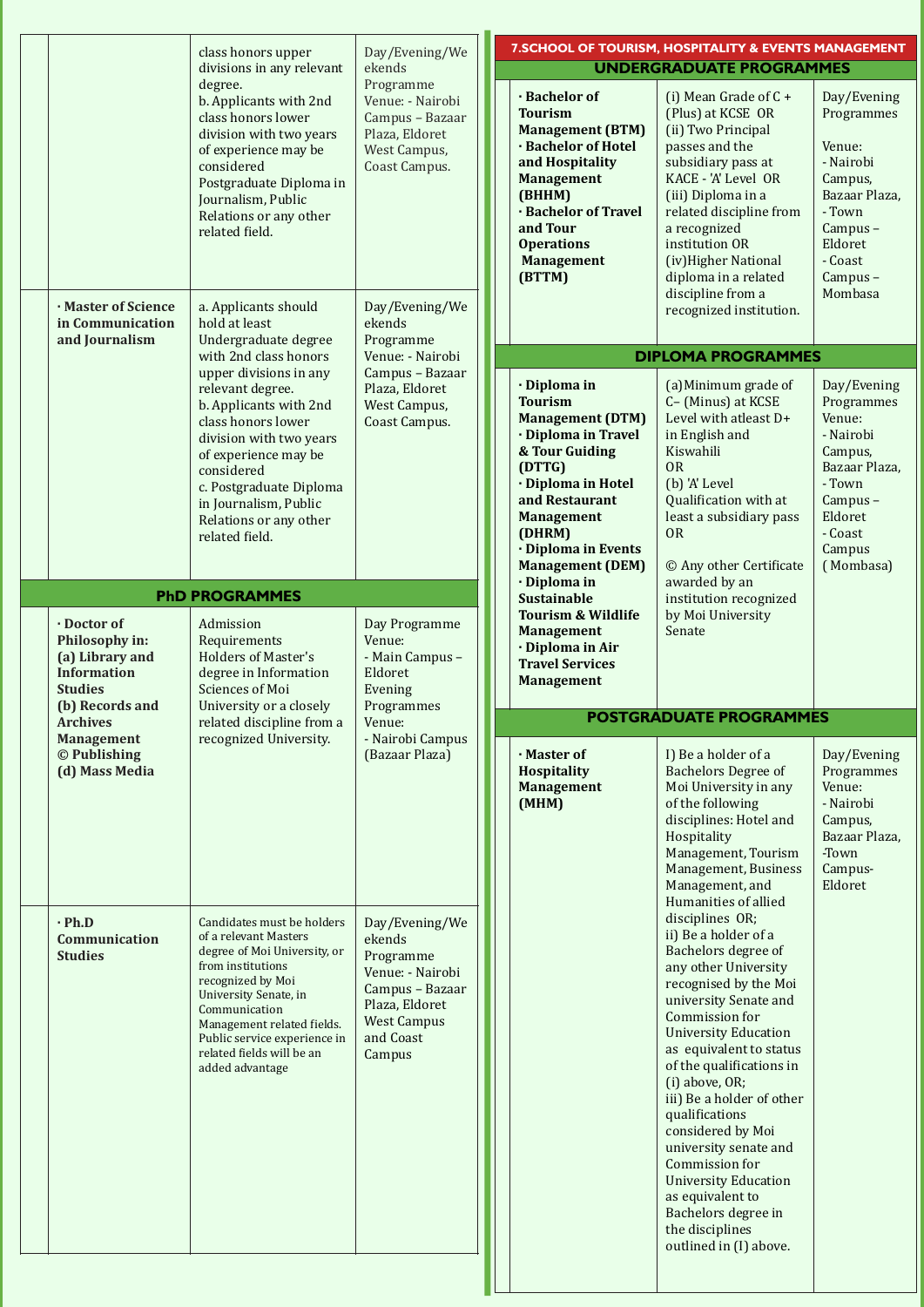| <b>PhD PROGRAMMES</b>                                                                                                                                                                                                                                                                                                                                    |                                                                                                                                                                                                                                                                                                                                                                                                                                   |                                                                                                                                   |  |  | · Bachelor of                                                                                                                                                                                                                                                                                                                                          | a. A minimum Mean                                                                                                                                                                                                                                                    |  |  |
|----------------------------------------------------------------------------------------------------------------------------------------------------------------------------------------------------------------------------------------------------------------------------------------------------------------------------------------------------------|-----------------------------------------------------------------------------------------------------------------------------------------------------------------------------------------------------------------------------------------------------------------------------------------------------------------------------------------------------------------------------------------------------------------------------------|-----------------------------------------------------------------------------------------------------------------------------------|--|--|--------------------------------------------------------------------------------------------------------------------------------------------------------------------------------------------------------------------------------------------------------------------------------------------------------------------------------------------------------|----------------------------------------------------------------------------------------------------------------------------------------------------------------------------------------------------------------------------------------------------------------------|--|--|
| $\cdot$ Ph. D in<br>Hospitality<br><b>Management</b>                                                                                                                                                                                                                                                                                                     | a) Be a holder of Masters<br>Degree of Moi University in<br>any of the following<br>disciplines: Hospitality<br>Management, Tourism<br>Management, Business<br>Management, Family and<br><b>Consumer Sciences and</b><br>Humanities of allied<br>disciplines; or<br>b) Be a holder of a Masters<br>degree of any other<br>University recognized by<br>Senate as equivalent to status<br>of the qualifications in (i)<br>above; or | Day/Evening<br>Programmes<br>Venue:<br>- Town<br>Campus-<br>Eldoret                                                               |  |  | Science (B.Sc.) in<br><b>Applied Statistics</b><br>with Computing                                                                                                                                                                                                                                                                                      | Grade of C+ (Plus) at<br><b>KCSE</b> and a minimum<br>of grade of B- (Minus)<br>in Mathematics OR<br>b) (ii) KNEC diploma<br>in Applied Statistics or<br>equivalent from a<br>recognised Institution                                                                 |  |  |
|                                                                                                                                                                                                                                                                                                                                                          | c) Be a holder of other<br>qualifications considered by<br>senate as equivalent to<br>Masters degree in the<br>discipline outlined in (i)                                                                                                                                                                                                                                                                                         |                                                                                                                                   |  |  | · Bachelor of<br>Science (B.Sc.) in<br><b>Actuarial Science</b>                                                                                                                                                                                                                                                                                        | A minimum Mean<br>Grade of C+ (plus) at<br>KCSE and at least B-<br>(Minus) in<br>Mathematics and C+ in<br>English or Kiswahili                                                                                                                                       |  |  |
| · Ph. D in Tourism<br><b>Management</b>                                                                                                                                                                                                                                                                                                                  | a) Holder of a Master's degree of<br>Moi University in the relevant<br>field, OR;<br>b) Holder of a relevant Master's<br>degree of any other University<br>recognized by Moi University<br>Senate and Commission for<br><b>University Education OR;</b><br>c) Holder of other qualifications                                                                                                                                      | Day/Evening<br>Programmes<br>Venue:<br>- Town<br>Campus-<br>Eldoret                                                               |  |  |                                                                                                                                                                                                                                                                                                                                                        |                                                                                                                                                                                                                                                                      |  |  |
|                                                                                                                                                                                                                                                                                                                                                          | considered by Moi University<br>Senate and Commission for<br><b>University Education as</b><br>equivalent to a relevant Masters<br>degree.                                                                                                                                                                                                                                                                                        |                                                                                                                                   |  |  | · Bachelor of<br><b>Science with</b><br><b>Education</b><br>- Biology major with<br>Chemistry/Mathem                                                                                                                                                                                                                                                   | a. A minimum Mean<br>Grade of C+ (Plus) at<br>KCSE or its equivalent<br>from a recognized<br>institution and a C+                                                                                                                                                    |  |  |
| 8. SCHOOL OF BIOLOGICAL & PHYSICAL SCIENCES                                                                                                                                                                                                                                                                                                              |                                                                                                                                                                                                                                                                                                                                                                                                                                   |                                                                                                                                   |  |  | atics/Computer<br><b>Studies/Minor.</b>                                                                                                                                                                                                                                                                                                                | (Plus) in any two<br>science                                                                                                                                                                                                                                         |  |  |
| (Four year)<br>programmes)<br>· Bachelor of<br>Science (B.Sc.)<br>degree in any of<br>the following<br>areas:<br>Mathematics,<br>Botany,<br><b>Physics, Zoology</b><br>and Chemistry<br>· Bachelor of<br><b>Science in</b><br><b>Computer Science</b><br>· Bachelor of<br><b>Science in</b><br><b>Microbiology</b><br>· Bachelor of<br><b>Science in</b> | <b>UNDERGRADUATE PROGRAMMES</b><br>a) A minimum Mean Grade of<br>$C + (Plus)$ at KCSE and a $C +$<br>(Plus) in any two science<br>subjects relevant to the area<br>of study, OR<br>b) 2 principals and<br>subsidiary pass at A - level in<br>science subjects OR<br>c) KNEC Diploma in<br>Sciences/Applied Sciences or<br>its equivalent from an<br>institution recognized by Moi<br>University Senate.                           | <b>Full Time</b><br>Programmes<br>Venues:<br>- Main Campus<br>- Eldoret<br>- Nairobi<br>Campus                                    |  |  | - Chemistry major<br>with Biology<br><b>Physics/Computer</b><br><b>Studies minor.</b><br>- Mathematics<br>major with<br>Chemistry/Physics/<br><b>Computer Studies</b><br>Minor.<br>- Computer Studies<br>major with<br><b>Mathematics/Chem</b><br>istry/Physics/<br><b>Biology minor.</b><br>- Physics major with<br><b>Chemistry/Mathem</b><br>atics. | b) subjects relevant to<br>the area of study. OR<br>c) 2 Principals and<br>subsidiary pass at A<br>Level in Science<br>subject. OR<br>d) KNEC Diploma in<br>Science/Applied<br>Science/Education<br>(Science) or its<br>Equivalent from a<br>recognized Institution. |  |  |
| <b>Biochemistry</b>                                                                                                                                                                                                                                                                                                                                      |                                                                                                                                                                                                                                                                                                                                                                                                                                   |                                                                                                                                   |  |  |                                                                                                                                                                                                                                                                                                                                                        | M.Sc. Programmes (2 years)                                                                                                                                                                                                                                           |  |  |
| · Bachelor of<br>Science (B.Sc.) in<br><b>Computer Science</b>                                                                                                                                                                                                                                                                                           | a)A minimum Mean Grade of<br>C+ (Plus) at KCSE, and at<br>least a C+ (Plus) in<br>Mathematics, Physics or<br><b>Physical Sciences OR</b><br>b)2 Principal passes, one of<br>which must be in<br>Mathematics or Physics at "A"<br>Level OR<br>c) KNEC Diploma in<br><b>Computer Studies or its</b><br>equivalent from a recognized<br>institution by Moi University<br>Senate.                                                     | <b>Full Time</b><br>Programmes<br>Venues:<br>- Main Campus<br>- Eldoret,<br>Nairobi<br>Campus, -<br>Odero Akango<br>Campus - Yala |  |  | · Master of Science<br>in Plant Ecology<br>· Master of Science<br>in Environmental<br><b>Biology</b><br>· Master of Science<br>in Phycology<br>· Master of Science<br>in Plant Pathology<br>· Master of Science<br>in Microbiology<br>· Master of Science<br>in Mycology<br>· Master of Science<br>in Parasitology                                     | a) Upper Second<br>Honours degree and<br>above in a relevant<br>discipline<br>b) from an institution<br>recognized by Moi<br><b>University Senate. OR</b><br>c) Lower Second Class<br>Honours degree of Moi<br>University or other<br>recognized<br>Universities.    |  |  |

Eldoret - Nairobi Campus - Odero Akango Campus - Yala Mean  $\ln s$ ) at ivalent zed a C+  $N<sub>0</sub>$ evant to  $dy$ . OR and s at  $A$ ma in  $\mathbf{c}$ ition  $m a$ titution. Full Time Programmes Venue: - Main Campus -Eldoret  $d$  $ee$  and vant itution Moi ate. OR d Class e of Moi ther Full Time Programmes Venue: Main Campus ars)

Full Time Programmes

Venues: - Main Campus -Eldoret - Odero Akango Campus – Yala - Nairobi Campus

Full Time Programmes

Venues: - Main Campus -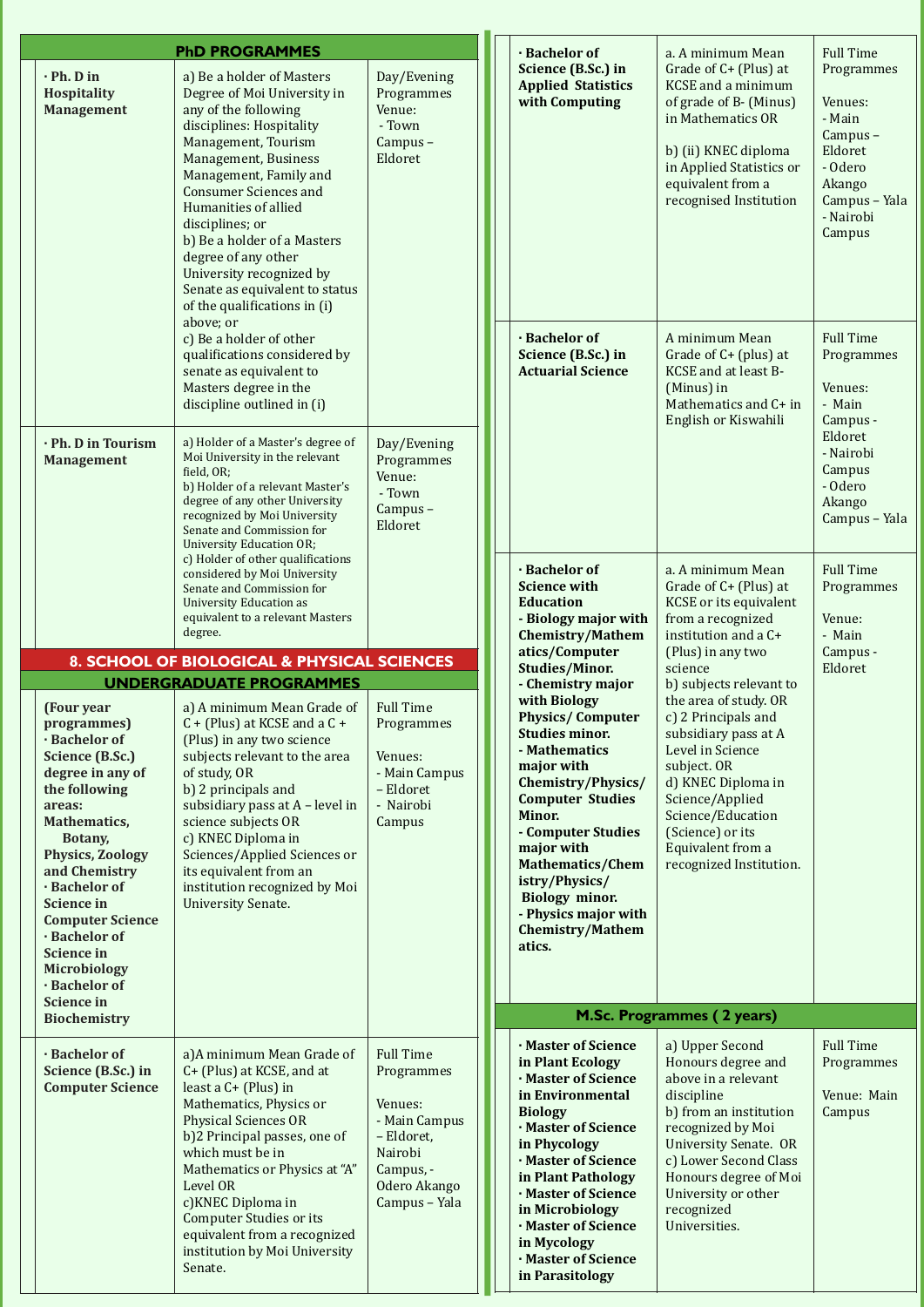| · Master of Science in<br><b>Animal Physiology</b><br>· Master of Science in<br><b>Plant Physiology</b><br>Master of Science in<br><b>Animal Ecology</b><br>· Master of Science in<br><b>Plant Genetics</b><br>Master of Science in<br><b>Analytical Chemistry</b><br>· Master of Science in<br><b>Organic Chemistry</b><br>Master of Science in<br><b>Inorganic Chemistry</b><br>Master of Science in<br><b>Pure Mathematics</b><br>· Master of Science in<br><b>Biostatistics</b><br>· Master of Science in<br><b>Physics</b><br><b>Master of Science in</b><br><b>Applied Mathematics</b> | Ph.D. Programmes (3 years)                         |                                | <b>Bachelor of</b><br><b>Science in</b><br><b>Agricultural</b><br><b>Extension</b><br><b>Education</b> | a)(i)Minimum Mean Grade<br>of C+(Plus) at KCSE and at<br>least Grade C+ (Plus) in<br>Mathematics or Physics,<br><b>Biology or Biological</b><br>Sciences, Chemistry or<br><b>Physical Sciences, Business</b><br>Studies, Agriculture, OR<br>b)(ii)KCE Division II with a<br>Pass in Mathematics or<br>Physical Science, a Credit in<br><b>Biology or Biological</b><br>Science and a Credit in<br>English or Kiswahili OR<br>c) (iii) KACE or equivalent<br>with one Principal, two<br>subsidiaries in relevant<br>subjects (Biology and<br>either Chemistry, Physics,<br>Geography or<br>Mathematics) Or<br>d) A pass in Diploma from a<br>recognized institution. | <b>Full Time</b><br>Programme<br>Venue: Kitale<br>Campus |
|----------------------------------------------------------------------------------------------------------------------------------------------------------------------------------------------------------------------------------------------------------------------------------------------------------------------------------------------------------------------------------------------------------------------------------------------------------------------------------------------------------------------------------------------------------------------------------------------|----------------------------------------------------|--------------------------------|--------------------------------------------------------------------------------------------------------|---------------------------------------------------------------------------------------------------------------------------------------------------------------------------------------------------------------------------------------------------------------------------------------------------------------------------------------------------------------------------------------------------------------------------------------------------------------------------------------------------------------------------------------------------------------------------------------------------------------------------------------------------------------------|----------------------------------------------------------|
| · Doctor of Philosophy                                                                                                                                                                                                                                                                                                                                                                                                                                                                                                                                                                       | Master of Science in                               | <b>Full Time</b>               |                                                                                                        |                                                                                                                                                                                                                                                                                                                                                                                                                                                                                                                                                                                                                                                                     |                                                          |
| in Plant Ecology<br><b>Doctor of Philosophy</b>                                                                                                                                                                                                                                                                                                                                                                                                                                                                                                                                              | relevant or related                                | Programmes                     |                                                                                                        |                                                                                                                                                                                                                                                                                                                                                                                                                                                                                                                                                                                                                                                                     |                                                          |
| in Environmental                                                                                                                                                                                                                                                                                                                                                                                                                                                                                                                                                                             | discipline from Moi<br>University or its           |                                |                                                                                                        |                                                                                                                                                                                                                                                                                                                                                                                                                                                                                                                                                                                                                                                                     |                                                          |
| <b>Biology</b><br><b>.Doctor of Philosophy</b>                                                                                                                                                                                                                                                                                                                                                                                                                                                                                                                                               | equivalent from<br>recognized universities.        | Venue: Main<br>Campus and      |                                                                                                        |                                                                                                                                                                                                                                                                                                                                                                                                                                                                                                                                                                                                                                                                     |                                                          |
| in Animal Physiology                                                                                                                                                                                                                                                                                                                                                                                                                                                                                                                                                                         |                                                    | Nairobi                        | <b>Bachelor of</b>                                                                                     | a) Minimum Mean Grade of                                                                                                                                                                                                                                                                                                                                                                                                                                                                                                                                                                                                                                            | <b>Full Time</b>                                         |
| <b>Doctorof Philosophy in</b><br><b>Entomology</b>                                                                                                                                                                                                                                                                                                                                                                                                                                                                                                                                           |                                                    | Campus                         | <b>Science in</b><br><b>Agricultural</b>                                                               | C+(Plus) at KCSE and at<br>least Grade C+(Plus) in                                                                                                                                                                                                                                                                                                                                                                                                                                                                                                                                                                                                                  | Programme                                                |
| <b>Doctor of Philosophy</b><br>in Plant Pathology                                                                                                                                                                                                                                                                                                                                                                                                                                                                                                                                            |                                                    |                                | <b>Biotechnology</b>                                                                                   | Mathematics or Physics,                                                                                                                                                                                                                                                                                                                                                                                                                                                                                                                                                                                                                                             | Venue: Kitale                                            |
| <b>Doctor of Philosophy</b>                                                                                                                                                                                                                                                                                                                                                                                                                                                                                                                                                                  |                                                    |                                |                                                                                                        | <b>Biology or Biological</b><br>Sciences, Chemistry or                                                                                                                                                                                                                                                                                                                                                                                                                                                                                                                                                                                                              | Campus                                                   |
| in Plant Genetics<br><b>.Doctor of Philosophy</b>                                                                                                                                                                                                                                                                                                                                                                                                                                                                                                                                            |                                                    |                                |                                                                                                        | <b>Physical Sciences, Business</b><br>Studies, Agriculture,                                                                                                                                                                                                                                                                                                                                                                                                                                                                                                                                                                                                         |                                                          |
| in Analytical Chemistry                                                                                                                                                                                                                                                                                                                                                                                                                                                                                                                                                                      |                                                    |                                |                                                                                                        | <b>OR</b>                                                                                                                                                                                                                                                                                                                                                                                                                                                                                                                                                                                                                                                           | Intake                                                   |
| <b>Doctor of Philosophy</b><br>in Organic Chemistry                                                                                                                                                                                                                                                                                                                                                                                                                                                                                                                                          |                                                    |                                |                                                                                                        | b) (ii) KCE Division II with a<br>Pass in Mathematics or                                                                                                                                                                                                                                                                                                                                                                                                                                                                                                                                                                                                            | Jan/Feb<br>Aug/                                          |
| <b>Doctor of Philosophy</b><br>in Inorganic Chemistry                                                                                                                                                                                                                                                                                                                                                                                                                                                                                                                                        |                                                    |                                |                                                                                                        | <b>Physical Sciences</b><br>0r                                                                                                                                                                                                                                                                                                                                                                                                                                                                                                                                                                                                                                      | September                                                |
| <b>Doctor of Philosophy</b>                                                                                                                                                                                                                                                                                                                                                                                                                                                                                                                                                                  |                                                    |                                |                                                                                                        | c) A Diploma from a                                                                                                                                                                                                                                                                                                                                                                                                                                                                                                                                                                                                                                                 |                                                          |
| in Biostatistics<br><b>Doctor of Philosophy</b>                                                                                                                                                                                                                                                                                                                                                                                                                                                                                                                                              |                                                    |                                |                                                                                                        | recognized institution.                                                                                                                                                                                                                                                                                                                                                                                                                                                                                                                                                                                                                                             |                                                          |
| in Applied<br><b>Mathematics</b>                                                                                                                                                                                                                                                                                                                                                                                                                                                                                                                                                             |                                                    |                                |                                                                                                        |                                                                                                                                                                                                                                                                                                                                                                                                                                                                                                                                                                                                                                                                     |                                                          |
| <b>Doctor of Philosophy</b>                                                                                                                                                                                                                                                                                                                                                                                                                                                                                                                                                                  |                                                    |                                |                                                                                                        |                                                                                                                                                                                                                                                                                                                                                                                                                                                                                                                                                                                                                                                                     |                                                          |
| in Pure Mathematics<br><b>Doctor of Philosophy</b>                                                                                                                                                                                                                                                                                                                                                                                                                                                                                                                                           |                                                    |                                |                                                                                                        |                                                                                                                                                                                                                                                                                                                                                                                                                                                                                                                                                                                                                                                                     |                                                          |
| in Physics                                                                                                                                                                                                                                                                                                                                                                                                                                                                                                                                                                                   |                                                    |                                | <b>Bachelor of</b>                                                                                     | a) Minimum Mean Grade of                                                                                                                                                                                                                                                                                                                                                                                                                                                                                                                                                                                                                                            | <b>Full Time</b>                                         |
| 9. SCHOOL OF AGRICULTURE AND NATURAL RESOURCES                                                                                                                                                                                                                                                                                                                                                                                                                                                                                                                                               |                                                    |                                | <b>Science in</b>                                                                                      | C+(Plus) at KCSE and                                                                                                                                                                                                                                                                                                                                                                                                                                                                                                                                                                                                                                                | Programme                                                |
|                                                                                                                                                                                                                                                                                                                                                                                                                                                                                                                                                                                              | (KITALE CAMPUS)                                    |                                | <b>Animal Science</b>                                                                                  | atleast Grade C+(Plus) in<br>Mathematics or Physics,                                                                                                                                                                                                                                                                                                                                                                                                                                                                                                                                                                                                                | Venue: Kitale                                            |
|                                                                                                                                                                                                                                                                                                                                                                                                                                                                                                                                                                                              | <b>UNDERGRADUATE PROGRAMMES</b>                    |                                |                                                                                                        | <b>Biology or Biological</b><br>Sciences, Chemistry or                                                                                                                                                                                                                                                                                                                                                                                                                                                                                                                                                                                                              | Campus                                                   |
| · Bachelor of<br><b>Environmental Studies</b>                                                                                                                                                                                                                                                                                                                                                                                                                                                                                                                                                | a) Minimum Mean Grade<br>of C+(Plus) at KCSE and   | <b>Full Time</b><br>Programmes |                                                                                                        | <b>Physical Sciences, Business</b>                                                                                                                                                                                                                                                                                                                                                                                                                                                                                                                                                                                                                                  |                                                          |
|                                                                                                                                                                                                                                                                                                                                                                                                                                                                                                                                                                                              | at least Grade C+(Plus)                            |                                |                                                                                                        | Studies, Agriculture.<br><b>OR</b>                                                                                                                                                                                                                                                                                                                                                                                                                                                                                                                                                                                                                                  | Intake<br>Jan/Feb                                        |
|                                                                                                                                                                                                                                                                                                                                                                                                                                                                                                                                                                                              | in Mathematics,<br><b>Biological or Chemistry,</b> | Venue: Kitale<br>Campus        |                                                                                                        | b) Holders of Diploma in                                                                                                                                                                                                                                                                                                                                                                                                                                                                                                                                                                                                                                            | Aug/Septemb                                              |
|                                                                                                                                                                                                                                                                                                                                                                                                                                                                                                                                                                                              | English, Business                                  |                                |                                                                                                        | Animal Husbandry,<br>Agriculture or related                                                                                                                                                                                                                                                                                                                                                                                                                                                                                                                                                                                                                         | er                                                       |
|                                                                                                                                                                                                                                                                                                                                                                                                                                                                                                                                                                                              | Studies, Agriculture,<br>History and               |                                |                                                                                                        | disciplines are eligible for                                                                                                                                                                                                                                                                                                                                                                                                                                                                                                                                                                                                                                        |                                                          |
|                                                                                                                                                                                                                                                                                                                                                                                                                                                                                                                                                                                              | Geography/Physics or                               |                                |                                                                                                        | admission                                                                                                                                                                                                                                                                                                                                                                                                                                                                                                                                                                                                                                                           |                                                          |
|                                                                                                                                                                                                                                                                                                                                                                                                                                                                                                                                                                                              | Both<br><b>Or</b>                                  |                                |                                                                                                        |                                                                                                                                                                                                                                                                                                                                                                                                                                                                                                                                                                                                                                                                     |                                                          |
|                                                                                                                                                                                                                                                                                                                                                                                                                                                                                                                                                                                              | b)A Diploma from a<br>recognized institution.      |                                |                                                                                                        |                                                                                                                                                                                                                                                                                                                                                                                                                                                                                                                                                                                                                                                                     |                                                          |
|                                                                                                                                                                                                                                                                                                                                                                                                                                                                                                                                                                                              |                                                    |                                |                                                                                                        |                                                                                                                                                                                                                                                                                                                                                                                                                                                                                                                                                                                                                                                                     |                                                          |
|                                                                                                                                                                                                                                                                                                                                                                                                                                                                                                                                                                                              |                                                    |                                |                                                                                                        |                                                                                                                                                                                                                                                                                                                                                                                                                                                                                                                                                                                                                                                                     |                                                          |
|                                                                                                                                                                                                                                                                                                                                                                                                                                                                                                                                                                                              |                                                    |                                |                                                                                                        |                                                                                                                                                                                                                                                                                                                                                                                                                                                                                                                                                                                                                                                                     |                                                          |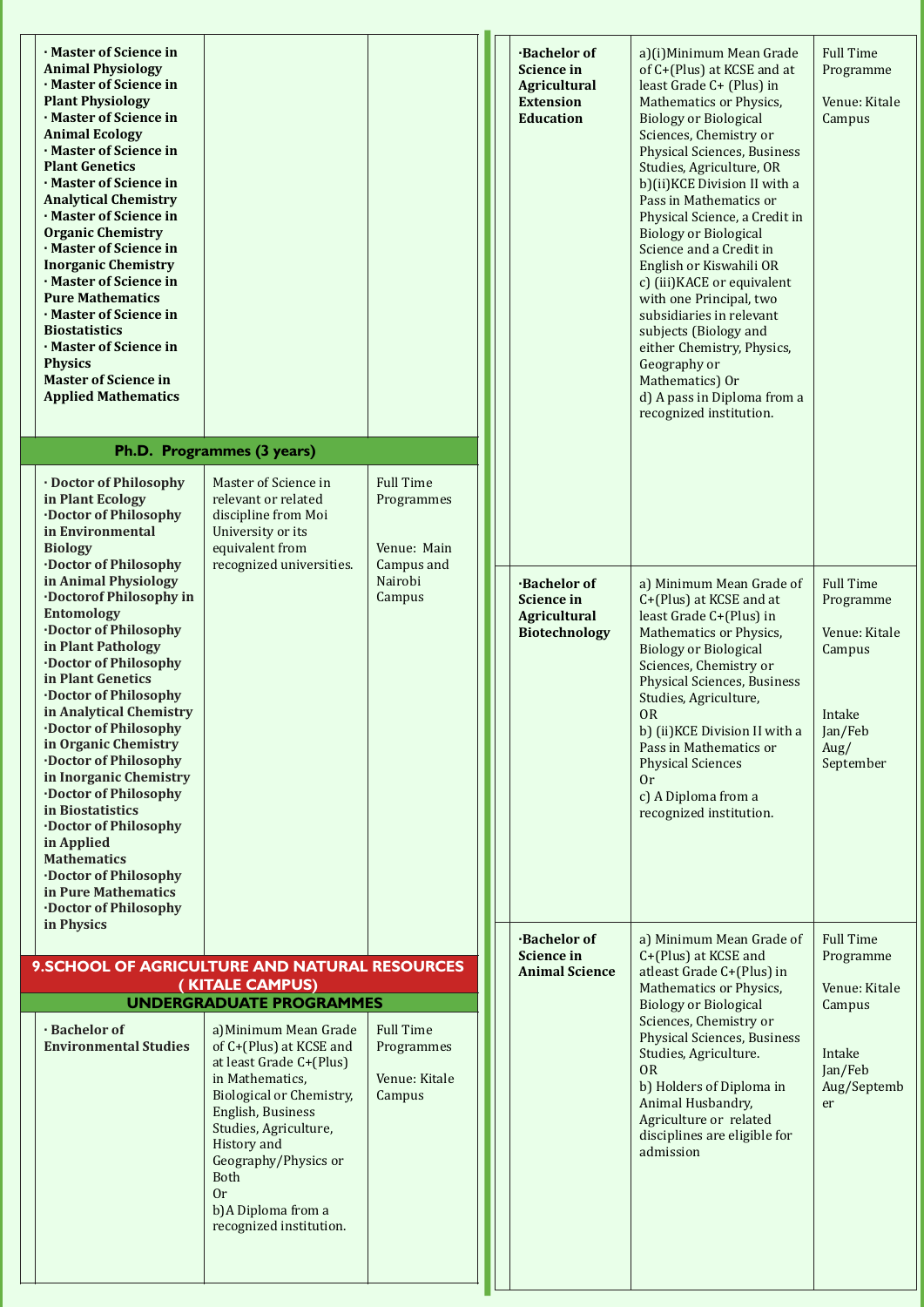| · Bachelor of Science in                                                                                            | a) Mean Grade of C+                                                                                                                                                                                                                                                                | Day                                                                                                                                                                                               |                           |                                                                                                                                                                                                                                                                                              | <b>10.SCHOOL OF ENGINEERING</b>                                                                                                                                                                                                                           |                                                                                                                                                                      |  |  |
|---------------------------------------------------------------------------------------------------------------------|------------------------------------------------------------------------------------------------------------------------------------------------------------------------------------------------------------------------------------------------------------------------------------|---------------------------------------------------------------------------------------------------------------------------------------------------------------------------------------------------|---------------------------|----------------------------------------------------------------------------------------------------------------------------------------------------------------------------------------------------------------------------------------------------------------------------------------------|-----------------------------------------------------------------------------------------------------------------------------------------------------------------------------------------------------------------------------------------------------------|----------------------------------------------------------------------------------------------------------------------------------------------------------------------|--|--|
| <b>Agribusiness</b><br><b>Management</b>                                                                            | (Plus) at KCSE at least<br>C+ passes in Biology,                                                                                                                                                                                                                                   | Programmes<br>Venue:                                                                                                                                                                              |                           |                                                                                                                                                                                                                                                                                              | <b>UNDERGRADUATE PROGRAMMES</b>                                                                                                                                                                                                                           |                                                                                                                                                                      |  |  |
|                                                                                                                     | Mathematics and<br>Chemistry<br>b) At least a C+ in<br>Economics, Commerce,<br>Agriculture is an added<br>advantage<br>c) Diploma holders.                                                                                                                                         | - Kitale campus                                                                                                                                                                                   |                           | (Five Year Programmes)<br>(ALL UNDERGRADUATE<br><b>ENGINEERING</b><br><b>PROGRAMMES IN THE</b><br><b>SCHOOL ARE</b><br><b>ACCREDITED BY THE</b><br><b>ENGINEERS BOARD OF</b><br><b>KENYA</b> )                                                                                               | Admission<br>Requirements<br>(I) Minimum mean<br>grade of C+(Plus) at<br>KCSE and C+ (plus)<br>in Mathematics.<br>Physics and<br>Chemistry or                                                                                                             | All<br>programme<br>s in the<br>school of<br>engineering<br>are Day<br>Programme<br>$S^*$<br>Venue:<br>Main<br>Campus -<br>Eldoret<br>Intake<br>August/<br>September |  |  |
| · Bachelor of Science in<br><b>Agricultural Economics</b><br>and Resource<br><b>Management</b>                      | a.) Mean Grade of C+<br>(Plus) at KCSE at least<br>C+ passes in Biology,<br>Mathematics and<br>Chemistry<br>At least a C+ in<br>Economics, Commerce,<br>Agriculture is an added<br>advantage<br>a) Diploma holders.                                                                | Venue: Kitale<br>Campus<br>Intake<br>Jan/Feb<br>Aug/<br>September                                                                                                                                 |                           | · Bachelor of<br><b>Engineering in Civil &amp;</b><br><b>Structural Engineering</b><br>· Bachelor of<br><b>Engineering in</b><br>Mechanical &<br><b>Production Engineering</b><br>· Bachelor of<br><b>Engineering in Chemical</b><br>& Process Engineering<br><b>Bachelor of Engineering</b> | <b>Physical Sciences</b><br>and English.<br>(ii) "A" level<br>certificate with at<br>least 2 principal<br>passes and a<br>subsidiary in<br>Mathematics, Physic<br>s and Chemistry.                                                                        |                                                                                                                                                                      |  |  |
|                                                                                                                     | <b>DIPLOMA PROGRAMMES</b>                                                                                                                                                                                                                                                          |                                                                                                                                                                                                   |                           | in Industrial & Textile<br><b>Engineering</b>                                                                                                                                                                                                                                                |                                                                                                                                                                                                                                                           |                                                                                                                                                                      |  |  |
| Diploma in<br>$\bullet$<br><b>Agriculture</b><br>Diploma in<br>$\bullet$<br><b>Agricultural</b><br><b>Economics</b> | a) KCSE Mean Grade of<br>C(Plain) with C- in<br><b>Mathematics or Physics;</b><br>C- in any 2 of the other<br>science subjects and<br>C(Plain) in English or<br>Kiswahili OR<br>b) Certificate in<br>Agriculture or related                                                        | Venue: Kitale<br>Campus-,<br>School of<br>Agriculture<br>and Natural<br>Resources.                                                                                                                |                           | · Bachelor of<br><b>Engineering in Electrical</b><br>& Electronics<br>Engineering.<br>· Bachelor of<br><b>Engineering in Electrical</b><br>& Telecommunications<br>Engineering.                                                                                                              |                                                                                                                                                                                                                                                           |                                                                                                                                                                      |  |  |
|                                                                                                                     | field                                                                                                                                                                                                                                                                              |                                                                                                                                                                                                   | <b>MASTERS PROGRAMMES</b> |                                                                                                                                                                                                                                                                                              |                                                                                                                                                                                                                                                           |                                                                                                                                                                      |  |  |
|                                                                                                                     | c) KCSE Mean Grade C-<br>with C-in English or<br>Kiswahili for social<br>work and community<br>development                                                                                                                                                                         |                                                                                                                                                                                                   |                           | · M.Sc. in Water<br><b>Engineering</b><br>· M.Sc. in Structural<br><b>Engineering</b><br>· M.Sc. in Textile<br><b>Engineering</b><br>· M.Sc. in Materials                                                                                                                                    | Applicants for the<br>various M.Sc.<br>programmes in the<br>School of<br>Engineering should<br>have at least Lower<br>2nd Class Honours<br>or its equivalent in<br>the relevant<br>disciplines from a<br>recognized<br>institution of<br>higher learning. | Day<br>Programmes<br>Venue:<br>Main<br>Campus -<br>Eldoret                                                                                                           |  |  |
|                                                                                                                     | <b>MASTERS PROGRAMMES</b>                                                                                                                                                                                                                                                          |                                                                                                                                                                                                   |                           | Engineering<br>M.Sc. in Industrial                                                                                                                                                                                                                                                           |                                                                                                                                                                                                                                                           |                                                                                                                                                                      |  |  |
| · Masters of Science in<br><b>Agricultural Economics</b><br>& Resource<br><b>Management</b>                         | Holders of First Class or<br><b>Second Class Honours</b><br><b>Upper Division</b><br>Degree in Economics,<br><b>Agricultural Economics</b><br>or any other relevant<br><b>Economics related</b><br>undergraduate degree<br>of Moi University or an<br>accredited University        | Day/Evening<br>Programme<br>Venue:<br>--Eldoret Town<br>Campus<br>- Nairobi<br>Campus-<br>Bazaar Plaza                                                                                            |                           | <b>Engineering</b><br>M.Sc. in Chemical<br><b>Engineering</b><br>· M.Sc. in Energy Studies<br>· M.Sc. in Production<br><b>Engineering</b>                                                                                                                                                    |                                                                                                                                                                                                                                                           |                                                                                                                                                                      |  |  |
|                                                                                                                     | recognized by Moi<br><b>University Senate</b>                                                                                                                                                                                                                                      |                                                                                                                                                                                                   |                           |                                                                                                                                                                                                                                                                                              | <b>Ph. D PROGRAMMES</b>                                                                                                                                                                                                                                   |                                                                                                                                                                      |  |  |
|                                                                                                                     |                                                                                                                                                                                                                                                                                    |                                                                                                                                                                                                   |                           | · Ph.D in Energy Studies                                                                                                                                                                                                                                                                     | Applicants for the                                                                                                                                                                                                                                        | Day                                                                                                                                                                  |  |  |
|                                                                                                                     | <b>Ph.D PROGRAMMES</b>                                                                                                                                                                                                                                                             |                                                                                                                                                                                                   |                           |                                                                                                                                                                                                                                                                                              | Ph.D programme<br>must be holders of                                                                                                                                                                                                                      | Programmes<br>Venue:                                                                                                                                                 |  |  |
| · Ph.D in Agricultural<br><b>Economics and</b><br><b>Resource Management</b>                                        | a) Holder of Masters<br>Degree of Moi<br>University or any other<br>accredited University<br>recognized by Moi<br><b>University Senate as</b><br>equivalent to a Masters<br>Degree<br>b) The Masters Degree<br>should be from a related<br>field of study to the Ph.D<br>Programme | Day/Evening/<br>Weekend<br>Programmes<br>Venue:<br>- Eldoret<br>Hospice - Opp.<br>Eldoret Club<br>- Nairobi<br>Campus-<br><b>Bazaar Plaza</b><br>(Ph.D.<br><b>Business</b><br>Management<br>Only) |                           |                                                                                                                                                                                                                                                                                              | a relevant Masters<br>degree of Moi<br>University or from<br>Institutions<br>recognized by Moi<br><b>University Senate.</b><br>In addition to the<br>Masters degree, the<br>candidate should<br>have a Bachelors<br>degree.                               | Main<br>Campus -<br>Eldoret                                                                                                                                          |  |  |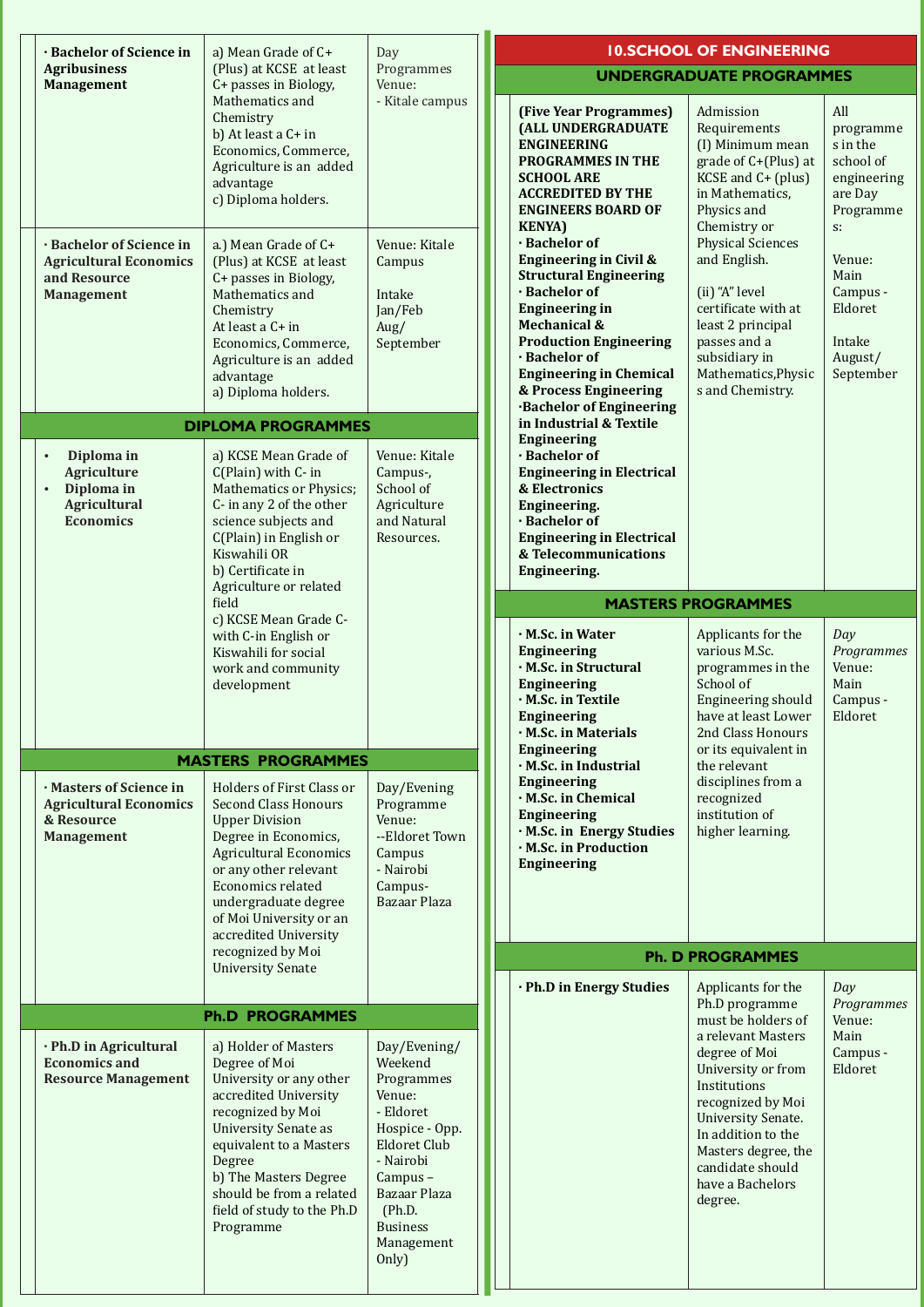## **COLLEGE OF HEALTH SCIENCES PRIVATELY SPONSORED STUDENTS PROGRAMMES (PSSP) 2018/2019 ACADEMIC YEAR**

| <b>I.SCHOOL OF MEDICINE-</b><br><b>Tel:0774248196</b>                                                                                                                       |                                                                                                                                                                                                                                                                                                                                                                                                                                                                                                                                                                                                                                                                                                                                                                                                                                                                    |                                                                                                                                                                                                                                             |                                                                                         | qualifications: MUST have their<br>results equated by the Kenya                                                                                                                                                                                                                                                                                                                                                                                                                                                                                                                                                                                                                                                                                                                                                                            |                                                                                                                                                                                                                                            |
|-----------------------------------------------------------------------------------------------------------------------------------------------------------------------------|--------------------------------------------------------------------------------------------------------------------------------------------------------------------------------------------------------------------------------------------------------------------------------------------------------------------------------------------------------------------------------------------------------------------------------------------------------------------------------------------------------------------------------------------------------------------------------------------------------------------------------------------------------------------------------------------------------------------------------------------------------------------------------------------------------------------------------------------------------------------|---------------------------------------------------------------------------------------------------------------------------------------------------------------------------------------------------------------------------------------------|-----------------------------------------------------------------------------------------|--------------------------------------------------------------------------------------------------------------------------------------------------------------------------------------------------------------------------------------------------------------------------------------------------------------------------------------------------------------------------------------------------------------------------------------------------------------------------------------------------------------------------------------------------------------------------------------------------------------------------------------------------------------------------------------------------------------------------------------------------------------------------------------------------------------------------------------------|--------------------------------------------------------------------------------------------------------------------------------------------------------------------------------------------------------------------------------------------|
| <b>SCHOOL &amp;</b><br><b>PROGRAMME</b>                                                                                                                                     | UNDERGRADUATE PROGRAMMES AND ADMISSION CRITERIA<br><b>REQUIREMENT</b>                                                                                                                                                                                                                                                                                                                                                                                                                                                                                                                                                                                                                                                                                                                                                                                              | <b>MODE OF</b><br><b>STUDY</b>                                                                                                                                                                                                              |                                                                                         | <b>National Examination Council</b><br>(KNEC)<br>(d) Proficiency in English                                                                                                                                                                                                                                                                                                                                                                                                                                                                                                                                                                                                                                                                                                                                                                |                                                                                                                                                                                                                                            |
| <b>SCHOOL OF</b><br><b>MEDICINE</b><br>(A)Undergraduate<br><b>Programmes</b><br><b>Bachelor of</b><br><b>Medicine &amp;</b><br><b>Bachelor of</b><br><b>Surgery (MBChB)</b> | a) Mean Grade of B+ at KCSE: B<br>in Biology and B+ in each of<br>Chemistry, Maths or Physics;<br>and English or Kiswahili- A<br>Weighted Cluster Point of 39<br>and above is mandatory (using<br>old JAB weighted cluster<br>formula)<br>b)A' Level- Have principal<br>passes in Biology, Chemistry<br>and Maths or Physics.<br>Additionally, must have had a<br>credit pass in English at O'level<br>c) Holders of Diplomas, BSc &<br>Masters degrees in related<br>subjects if:<br>i) KCSE Graduates, have a Mean<br>Grade of B and B in Biology,<br>Chemistry and either Maths or<br>Physics, and B in either English<br>or Kiswahili.<br>ii) A' Level- Have principal<br>passes in Biology, Chemistry<br>and Maths or Physics.<br>Additionally, must have had a<br>credit pass in English at O'level<br>d)Those with other<br>qualifications: MUST have their | Fulltime<br>Venue:<br>Moi<br>University,<br>College of<br>Health<br>Sciences,<br>School of<br>Medicine<br>Eldoret<br>Commencin<br>g:<br>October/No<br>vember<br>2018<br>The cost for<br>the<br>programme:<br>Ksh.<br>416,80/<br>per year    | · Bachelor of<br><b>Science</b><br><b>Medical</b><br>Laboratory<br>science (BSc<br>MLS) | a) Mean Grade of B (plain) at<br>KCSE: B- in Biology, and B plain<br>in each of Chemistry, Maths or<br>Physics, and English or<br>Kiswahili.A Weighted Cluster<br>Point of 35 and above is<br>mandatory or<br>b)A' Level- Have principal passes<br>in Biology, Chemistry and Maths<br>or Physics. Additionally, must<br>have had a credit pass in English<br>at O'levelor<br>c)Holders of Diplomas and other<br>Degrees: Candidates with a<br>diploma or other degrees with at<br>least a credit pass in Health<br>related fields from institutions<br>recognized by Moi University<br>Senate MUST in addition, meet<br>the minimum university entry<br>requirement.<br>d)Those with other<br>qualifications: MUST have their<br>results equated by the Kenya<br><b>National Examination Council</b><br>(KNEC)<br>e)Proficiency in English | Fulltime<br>Venue:<br>Moi<br>University,<br>College of<br>Health<br>Sciences,<br>School of<br>Medicine,<br>Eldoret<br>Intake:<br>August/Se<br>ptember<br>Proposed<br>cost for<br>the<br>programm<br>e:<br>Ksh.<br>$250,000/$ =<br>per year |
|                                                                                                                                                                             | results equated by the Kenya<br><b>National Examination Council</b><br>(KNEC)<br>e) Proficiency in English<br>f) One page personal statement<br>indicating their motivation to<br>apply for the programme                                                                                                                                                                                                                                                                                                                                                                                                                                                                                                                                                                                                                                                          |                                                                                                                                                                                                                                             | · Bachelor of<br><b>Science</b><br>(Physical<br>Therapy)                                | a) Mean Grade of B- at KCSE: C+<br>in Biology, and B- in each of<br>Chemistry, Maths or Physics, and<br>English or Kiswahili- A Weighted<br>Cluster Point of 31 and above is<br>mandatory<br>'b) A' level - Have principal<br>passes in Biology and Chemistry                                                                                                                                                                                                                                                                                                                                                                                                                                                                                                                                                                              | Fulltime<br>Venue:<br>Moi<br>University,<br>College of<br>Health<br>Sciences,                                                                                                                                                              |
| · Bachelor of<br><b>Science (Medical</b><br><b>Psychology</b> )                                                                                                             | a) Mean Grade of C+ at KCSE: C+<br>in each of Biology, Chemistry'<br>Maths or Physics; and English<br>or Kiswahili. A Weighted Cluster<br>Point of 30 and above is<br>mandatory<br>b) A' Level- Have principal<br>passes in Biology, Chemistry<br>and Maths or Physics.<br>Additionally, must have had a<br>credit pass in English at O'level<br>c) Holders of Diplomas and<br>other degrees: Candidates with<br>a diploma or other qualification<br>with at least a credit pass in<br>psychology or counseling<br>related fields from institutions<br>recognized by Moi University<br>Senate MUST in addition, meet<br>the minimum university entry<br>requirement.<br>d) Those with other                                                                                                                                                                        | Fulltime<br>Venue:<br>Moi<br>University,<br>College of<br>Health<br>Sciences,<br>School of<br>Medicine,<br>Eldoret<br>Commencin<br>g:<br>October/No<br>vember<br>2018<br>The cost for<br>the<br>programme:<br>Ksh.136,800<br>$/$ = per year |                                                                                         | and either Maths or Physics<br>Additionally, must have had a<br>credit pass in English at O'level<br>c) Holders of Diplomas and<br>degreesin relevant area of study<br>must have:-<br>a) KCSE Graduates, have a Mean<br>Grade of C+ and a C+ in Biology,<br>Chemistry, Maths or Physics and<br>English or Kiswahili<br>b)A' level - Have principal passes<br>in Biology and Chemistry and<br>either Maths or Physics<br>Additionally, must have had a<br>credit pass in English at O'levelor<br>d)Those with other<br>qualifications: MUST have their<br>results equated by the Kenya<br><b>National Examination Council</b><br>(KNEC)<br>e) Proficiency in English                                                                                                                                                                        | School of<br>Medicine<br>,Eldoret<br>Commenci<br>ng:October<br>/Novembe<br>r 2018<br>The cost<br>for the<br>programm<br>e:<br>Ksh.216,8<br>$00/$ = per<br>year                                                                             |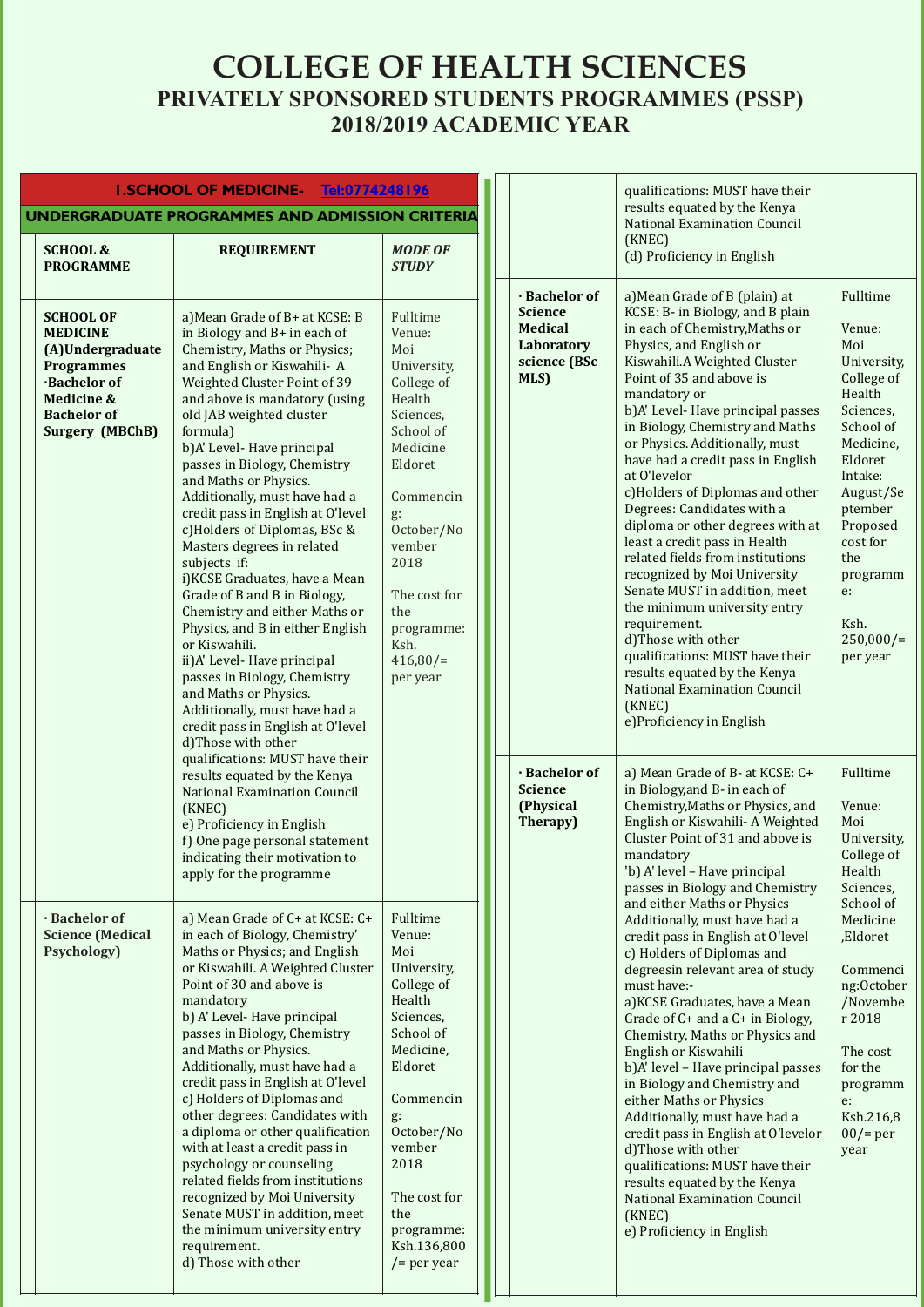### **UNDERGRADUATE PROGRAMMES AND ADMISSION CRITERIA**

### **2. SCHOOL OF DENTISTRY 3. SCHOOL OF PUBLIC HEALTH[-Tel:0770372701](Tel:0770372701)**

| UNDERGRADUATE PROGRAMMES AND ADMISSION CRITERIA |  |
|-------------------------------------------------|--|
|-------------------------------------------------|--|

|                                                                                    |                                                                                                                                                                                                                                                                                                                                                                                                                                                                                                                                                                                                                                                                                                                                                                                                                                                                                                                                 |                                                                                                                                                                                                                                |                                                                                                                               |                                                                                                                                                                                                                                                                                                                                                                                                                                      | UNDERGRADUATE PROGRAMMES AND ADMISSION CRITERIA                                                                                                                                                                                                                                                                                                                                                                                                                                                                                                                           |                                                                                                                                                                                                                                                                                                                                                                                                                                                                                                                                                                                                                                                                                                                                                                                                                                                                                                                                       |
|------------------------------------------------------------------------------------|---------------------------------------------------------------------------------------------------------------------------------------------------------------------------------------------------------------------------------------------------------------------------------------------------------------------------------------------------------------------------------------------------------------------------------------------------------------------------------------------------------------------------------------------------------------------------------------------------------------------------------------------------------------------------------------------------------------------------------------------------------------------------------------------------------------------------------------------------------------------------------------------------------------------------------|--------------------------------------------------------------------------------------------------------------------------------------------------------------------------------------------------------------------------------|-------------------------------------------------------------------------------------------------------------------------------|--------------------------------------------------------------------------------------------------------------------------------------------------------------------------------------------------------------------------------------------------------------------------------------------------------------------------------------------------------------------------------------------------------------------------------------|---------------------------------------------------------------------------------------------------------------------------------------------------------------------------------------------------------------------------------------------------------------------------------------------------------------------------------------------------------------------------------------------------------------------------------------------------------------------------------------------------------------------------------------------------------------------------|---------------------------------------------------------------------------------------------------------------------------------------------------------------------------------------------------------------------------------------------------------------------------------------------------------------------------------------------------------------------------------------------------------------------------------------------------------------------------------------------------------------------------------------------------------------------------------------------------------------------------------------------------------------------------------------------------------------------------------------------------------------------------------------------------------------------------------------------------------------------------------------------------------------------------------------|
| <b>SCHOOL</b><br><b>PROGRAMME</b>                                                  | <b>ADMISSION REQUIREMENTS</b>                                                                                                                                                                                                                                                                                                                                                                                                                                                                                                                                                                                                                                                                                                                                                                                                                                                                                                   | MODE OF<br><b>STUDY</b>                                                                                                                                                                                                        |                                                                                                                               | <b>PROGRAMME</b>                                                                                                                                                                                                                                                                                                                                                                                                                     | REQUIREMENT                                                                                                                                                                                                                                                                                                                                                                                                                                                                                                                                                               | <b>MODE OF STUDY</b>                                                                                                                                                                                                                                                                                                                                                                                                                                                                                                                                                                                                                                                                                                                                                                                                                                                                                                                  |
| <b>BACHELOR OF</b><br><b>DENTAL</b><br><b>SURGERY</b><br>(BDS) 5 year<br>programme | I. Minimum of grade $B+$ (B plus)<br>at KCSE and B+ in Biology and<br>Chemistry, B+ in either<br>Mathematics or Physics and B in<br>either English or Kiswahili.<br>A weighted cluster of 40 or above<br>is mandatory.<br>(Using old JAB weighted cluster<br>formula)<br>ii. For Kenya Advance Certificate<br>of Education holders, a maximum<br>of two principal passes in<br>Biology, Chemistry and a<br>subsidiary pass in either<br>Mathematics or Physics.<br>iii.For Diploma Holders a<br>minimum of credit pass in<br>clinical oral Health or clinical<br>Medicine or BSc or Masters<br>Degree in related subjects if:-<br>a. KCSE graduates have a Mean<br>Grade of B and B in Biology and<br>Chemistry and either<br>Mathematics or Physics and B in<br>any other subject.<br>b. 'O' Level and 'A' Level system:<br>- 'O' Level - Division II with credit<br>passes in Biology and Chemistry,<br>and either Physics or | Day<br>Programmes<br>Monday-<br>Friday<br>Time:<br>$8.00am -$<br>5.00pm<br>Venue<br>College of<br>Health<br>Sciences and<br>School of<br>Dentistry.<br>The cost for<br>the<br>programme:<br>Kshs.<br>$456,800/$ = per<br>year. | (i)<br>Undergraduate<br>programmes-<br><b>Bachelor</b> of<br><b>Science</b><br>(Environmental<br>Health) (4 year<br>Programme | a) Minimum mean grade<br>of C+ at KCSE and C+ in<br>Biology, English and<br>Chemistry and either<br>Physics or math's and a<br>weighted cluster points<br>of 28 and above. OR<br>b)"A" level: 3 Principle<br>passes in Biology and<br>Chemistry and either<br>Physics and Maths. OR<br>c)Pass with credit in<br>Diploma in<br><b>Environmental Health</b><br>from Kenya Medical<br>Training College or an<br>equivalent institution. | Day Programmes<br>Mon-Friday:8.00<br>am to 5.00pm<br>Venue: Moi<br>University,<br><b>College of Health</b><br>Science, School of<br><b>Public Health</b><br>Eldoret<br>Commercing:<br>September 2018<br>Tuition Fee: Kes.<br>220,000 per year                                                                                                                                                                                                                                                                                                                             |                                                                                                                                                                                                                                                                                                                                                                                                                                                                                                                                                                                                                                                                                                                                                                                                                                                                                                                                       |
|                                                                                    | Mathematics.<br>-A' Level - have at least 2<br>Principal passes in Biology,<br>Chemistry and either<br><b>Mathematics or Physics</b><br>iv. A' level British GCE system:<br>-Have an A or B in Biology and<br>Chemistry; and either Maths or<br>Physics.<br>v. For International Baccalaureate<br>$(IB)$ :<br>- A minimum of grade 5 or above<br>in Biology, Chemistry, Physics or<br>Mathematics, English or<br>Kiswahili subject clusters.                                                                                                                                                                                                                                                                                                                                                                                                                                                                                    |                                                                                                                                                                                                                                |                                                                                                                               | (ii)<br>Postgraduate<br>programmes<br><b>Master of</b><br><b>Public Health</b><br>(MPH) 2 year<br>programme<br>. Epidemiology<br>and Disease<br><b>Control</b><br>. Health<br><b>Services</b><br><b>Management</b><br>. Health<br><b>Promotion</b><br>. Disaster Risk<br><b>Management</b><br>. Human<br><b>Nutrition</b>                                                                                                            | a) A Health Sciences<br>related degree OR<br>b) Upper Second class<br>honors and above in<br>relevant discipline<br>from Moi University or<br>its equivalent from<br>other recognized<br>Universities.<br>c) Atleast 1year<br>experience<br>For further information<br>contact the following:<br>Email:<br>deansph@mu.ac.ke<br>chp@amref.org<br>Phone:<br>+254 770071740(Moi<br>University)<br>+254 741 743 871<br>(Amref)<br>Or Amref International<br>University<br>Tel: 254 741743871:<br>enquiry@amref.ac.ke<br>The deadline for<br>applications<br>August 31th 2018. | <b>Day Programs</b><br>Mon - Fri: 8.00a.m to<br>5.00 <sub>pm</sub><br>Venue: Moi University,<br>College of Health<br>Science, School of<br>Public Health, Eldoret<br>Commencing on<br>January 15, 2019<br>Tuition Fee; Kes.<br>459,000 for the whole<br>program. (Yr. 1-<br>$250,000/$ = Yr. 2 -<br>$209,000/=$<br><b>Evening Programs</b><br>Mon $-$ Fri: 5.00p.m to<br>8.00pm<br>Venue: Moi University,<br>Nairobi Campus<br>Bazaar Plaza<br>Commencing on<br>January 15, 2019<br>Tuition Fee; Kes.<br>535,000 for the whole<br>program. (Yr. 1-<br>$292,000/$ = Yr. 2 -<br>$243,000/=\right)$<br><b>Evening Programs</b><br>Mon - Fri: 5.00p.m to<br>8.00 <sub>pm</sub><br>Venue: Amref<br>International<br>University (AMIU),<br>Lang'ata Rd, Opposite<br><b>Wilson Airport</b><br>Commencing on<br>January 15, 2019<br>Tuition Fee; Kes.<br>535,000 for the whole<br>program. (Yr. 1-<br>292,000/= Yr. 2 -<br>$243,000/=\right)$ |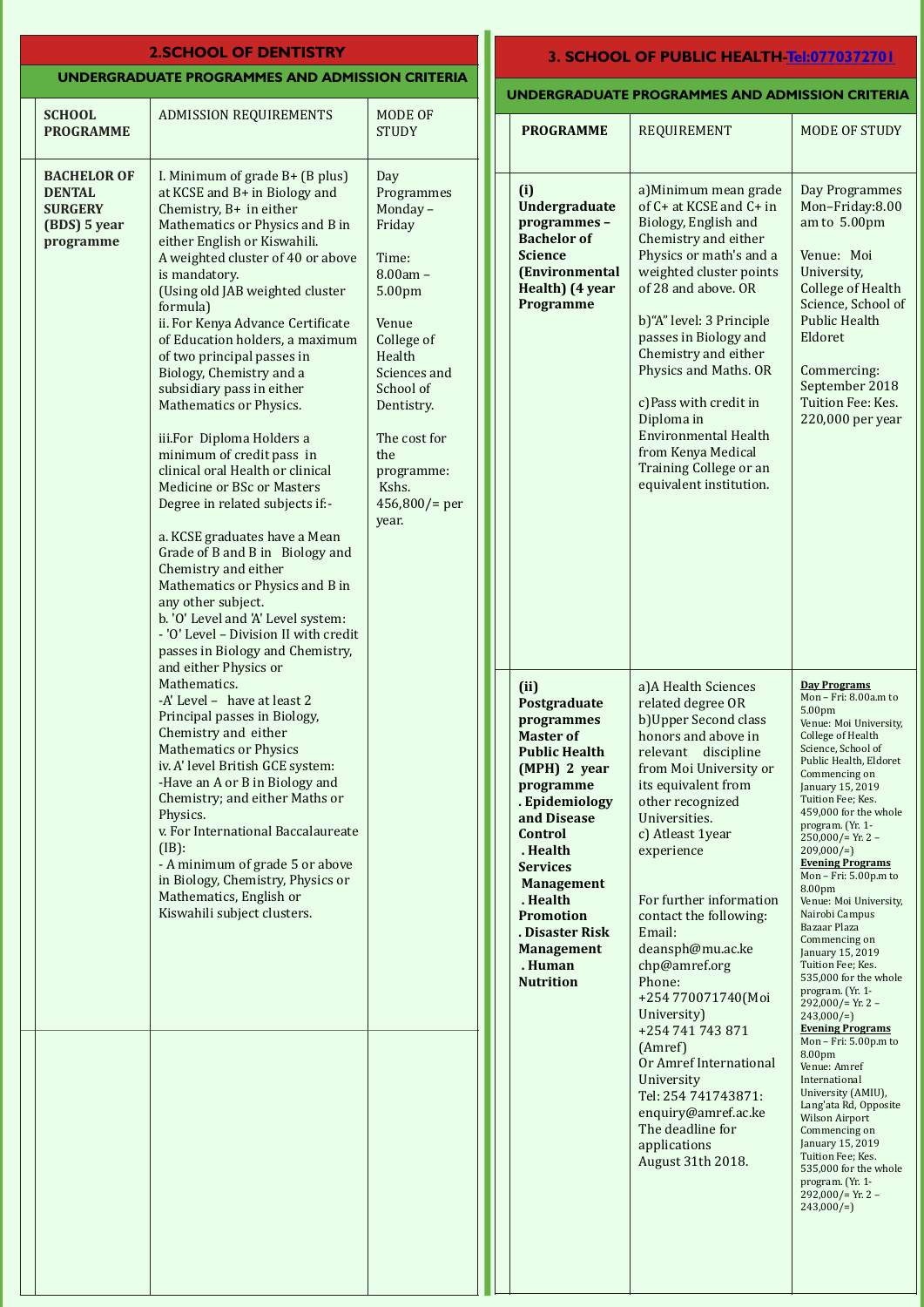|                                                                                                        | 3.SCHOOL OF NURSING-Tel:0774248197                                                                                                                                                                                                                                                                                                                                                                                                                                                                                                                                                                                                                                                                                                                                                                                                                                               |                                                                                                                                                                                                                                                                                                                                                                                                                                              | 3. Master of                                                                                                                                                                                                                                                                                                         | a) Be holders a holder of                                                                                                                                                                                                                                                                                                                                                                                                                                                                                                                                                                                                                                                                                                                                                  |                                                                                                                                                                                                                       |
|--------------------------------------------------------------------------------------------------------|----------------------------------------------------------------------------------------------------------------------------------------------------------------------------------------------------------------------------------------------------------------------------------------------------------------------------------------------------------------------------------------------------------------------------------------------------------------------------------------------------------------------------------------------------------------------------------------------------------------------------------------------------------------------------------------------------------------------------------------------------------------------------------------------------------------------------------------------------------------------------------|----------------------------------------------------------------------------------------------------------------------------------------------------------------------------------------------------------------------------------------------------------------------------------------------------------------------------------------------------------------------------------------------------------------------------------------------|----------------------------------------------------------------------------------------------------------------------------------------------------------------------------------------------------------------------------------------------------------------------------------------------------------------------|----------------------------------------------------------------------------------------------------------------------------------------------------------------------------------------------------------------------------------------------------------------------------------------------------------------------------------------------------------------------------------------------------------------------------------------------------------------------------------------------------------------------------------------------------------------------------------------------------------------------------------------------------------------------------------------------------------------------------------------------------------------------------|-----------------------------------------------------------------------------------------------------------------------------------------------------------------------------------------------------------------------|
|                                                                                                        | UNDERGRADUATE PROGRAMMES AND ADMISSION CRITERIA                                                                                                                                                                                                                                                                                                                                                                                                                                                                                                                                                                                                                                                                                                                                                                                                                                  |                                                                                                                                                                                                                                                                                                                                                                                                                                              | <b>Science in</b><br><b>Nursing</b>                                                                                                                                                                                                                                                                                  | BSc. Nursing degree or its<br>equivalent from a                                                                                                                                                                                                                                                                                                                                                                                                                                                                                                                                                                                                                                                                                                                            |                                                                                                                                                                                                                       |
| <b>SCHOOL &amp;</b><br><b>PROGRAMME</b>                                                                | <b>REQUIREMENT</b>                                                                                                                                                                                                                                                                                                                                                                                                                                                                                                                                                                                                                                                                                                                                                                                                                                                               | MODE OF<br><b>STUDY</b>                                                                                                                                                                                                                                                                                                                                                                                                                      | (Maternal and<br><b>Neonatal</b><br>Health)                                                                                                                                                                                                                                                                          | University recognized by<br>Moi University senate.<br>b) Be registered or eligible<br>for registration as a nurse                                                                                                                                                                                                                                                                                                                                                                                                                                                                                                                                                                                                                                                          |                                                                                                                                                                                                                       |
| 1.<br><b>Bachelor</b> of<br><b>Science in</b>                                                          | a) Mean Grade of B at KCSE; C+<br>in Biology B- (Minus) in<br>Chemistry; and either                                                                                                                                                                                                                                                                                                                                                                                                                                                                                                                                                                                                                                                                                                                                                                                              | Mode of Study<br>The School of                                                                                                                                                                                                                                                                                                                                                                                                               |                                                                                                                                                                                                                                                                                                                      | by the Nursing Council of<br>Kenya.                                                                                                                                                                                                                                                                                                                                                                                                                                                                                                                                                                                                                                                                                                                                        |                                                                                                                                                                                                                       |
| <b>Nursing</b>                                                                                         | Mathematics or Physics; and<br>either English or Kiswahili.                                                                                                                                                                                                                                                                                                                                                                                                                                                                                                                                                                                                                                                                                                                                                                                                                      | Nursing<br>applies the                                                                                                                                                                                                                                                                                                                                                                                                                       |                                                                                                                                                                                                                                                                                                                      | <b>4. INSTITUTE OF BIOMEDICAL INFORMATICS</b>                                                                                                                                                                                                                                                                                                                                                                                                                                                                                                                                                                                                                                                                                                                              |                                                                                                                                                                                                                       |
|                                                                                                        | b) A weighted cluster points of<br>36 and above is mandatory<br>or                                                                                                                                                                                                                                                                                                                                                                                                                                                                                                                                                                                                                                                                                                                                                                                                               | problem based<br>approach to<br>teaching and                                                                                                                                                                                                                                                                                                                                                                                                 | Programme<br>Title:                                                                                                                                                                                                                                                                                                  | <b>Admission requirements</b>                                                                                                                                                                                                                                                                                                                                                                                                                                                                                                                                                                                                                                                                                                                                              |                                                                                                                                                                                                                       |
|                                                                                                        | c)A' Level - 3 principal passes<br>in Biology and chemistry and<br>either Mathematics or Physics.<br>d) Holders of Diplomas in<br>relevant area of study from<br>Kenya Medical College must<br>have the following grades.<br>e) Mean grade of $C+$ and a $C+$ in<br>Biology and Chemistry,<br>Mathematics or Physics and<br>any other subject or<br>f) Mean grade of $C+$ and a $C+$ in<br><b>Biological Sciences, Physical</b><br>Sciences and Mathematics and<br>either English or Kiswahili.<br>g) O' & A' level British GCE<br>system applicants must have an<br>A or B in Biology and<br>Chemistry; and either<br>Mathematics or Physics.<br>h) Diploma in international Be<br>accurate (IB) System, with<br>relevant subjects as Biology<br>and Chemistry; and either<br>Mathematics or Physics.<br>Tuition fees- Ksh. 200,000 Per<br>academic year, subject to<br>changes | adopts the<br>SPICES:<br>Student<br>Centered,<br>Problem based,<br>Integrated,<br>Community<br>Oriented,<br>Electives and<br>Early clinical<br>exposure and<br>systematic<br>model of<br>innovative<br>Medical<br>Education.<br><b>VENUE</b><br>The School is<br>located in<br><b>Eldoret Town</b><br>Moi University,<br>College of<br>Health Science,<br>next to and the<br>Moi Teaching<br>and Referral<br>Hospital.<br>Intake:<br>August/ | · Master of<br><b>Science (Health</b><br><b>Informatics</b><br>Applications<br>addressed to<br>The Ag. Director,<br>Institute of<br>Biomedical<br>Informatics<br><b>College of Health</b><br>Science<br>Moi University<br>P.O. Box 4606 -<br>30100 Eldoret,<br><b>KENYA</b><br><b>Email Address</b><br>ibmi@mu.ac.ke | ·Meet the common Moi<br>University School of<br>Medicine Graduate studies<br>Committee (SOMGSC)<br>entry requirements as they<br>refer to Master of Science<br>Programmes.<br>A Bachelor's Degree in the<br>Health Sciences from Moi<br>University or its equivalent<br>from other institutions<br>approved by Moi<br><b>University Senate.</b><br><b>OR</b><br>A Bachelor's Degree in<br><b>Computing or Information</b><br>Science from Moi<br>University or its equivalent<br>from other institutions<br>approved by Moi<br><b>University Senate.</b><br><b>OR</b><br>A Bachelor's Degree in any<br>other field from<br>Institutions approved by<br>Moi University Senate plus<br>a Diploma from Kenya<br><b>Medical Training College</b><br>(and experience practicing | Mode of<br>study:<br>Full<br>Time<br>(Evening and<br>Weekend<br>Classes only)<br>Venue: Moi<br>University -<br>Nairobi<br>Campus,<br>Nairobi<br>Commencing:<br>September,<br>2018<br>Course Cost:<br>Ksh.<br>177,200/ |
| 2.<br><b>Bachelor</b> of<br><b>Science in</b><br><b>Community</b><br><b>Health</b><br><b>Education</b> | a) Mean Grade of C+ at KCSE;<br>C+ in Biology and Chemistry;<br>and either Mathematics or<br>Physics and either English or<br>Kiswahili.<br>a.A weighted cluster points of<br>28 and above is mandatory<br>or<br>b) Holders of qualifications<br>equivalent to the above from<br>institutions recognized by Moi<br>University Senate may be<br>considered.<br>c)Candidates with relevant<br>diplomas or University degrees<br>who fulfill all other University<br>entry requirements may be<br>considered.<br>Tuition fees- Ksh. 160,000 Per<br>academic year, subject to<br>changes                                                                                                                                                                                                                                                                                             | September                                                                                                                                                                                                                                                                                                                                                                                                                                    | <b>Female</b><br>candidates are<br>highly<br>encouraged to<br>apply.                                                                                                                                                                                                                                                 | in the Health field)<br>·If from foreign countries,<br>show evidence of<br>proficiency in English<br>language.<br>·Pass admission interviews<br>as determined by the<br><b>Institute of Biomedical</b><br><b>Informatics Post-graduate</b><br>Committee.                                                                                                                                                                                                                                                                                                                                                                                                                                                                                                                   |                                                                                                                                                                                                                       |